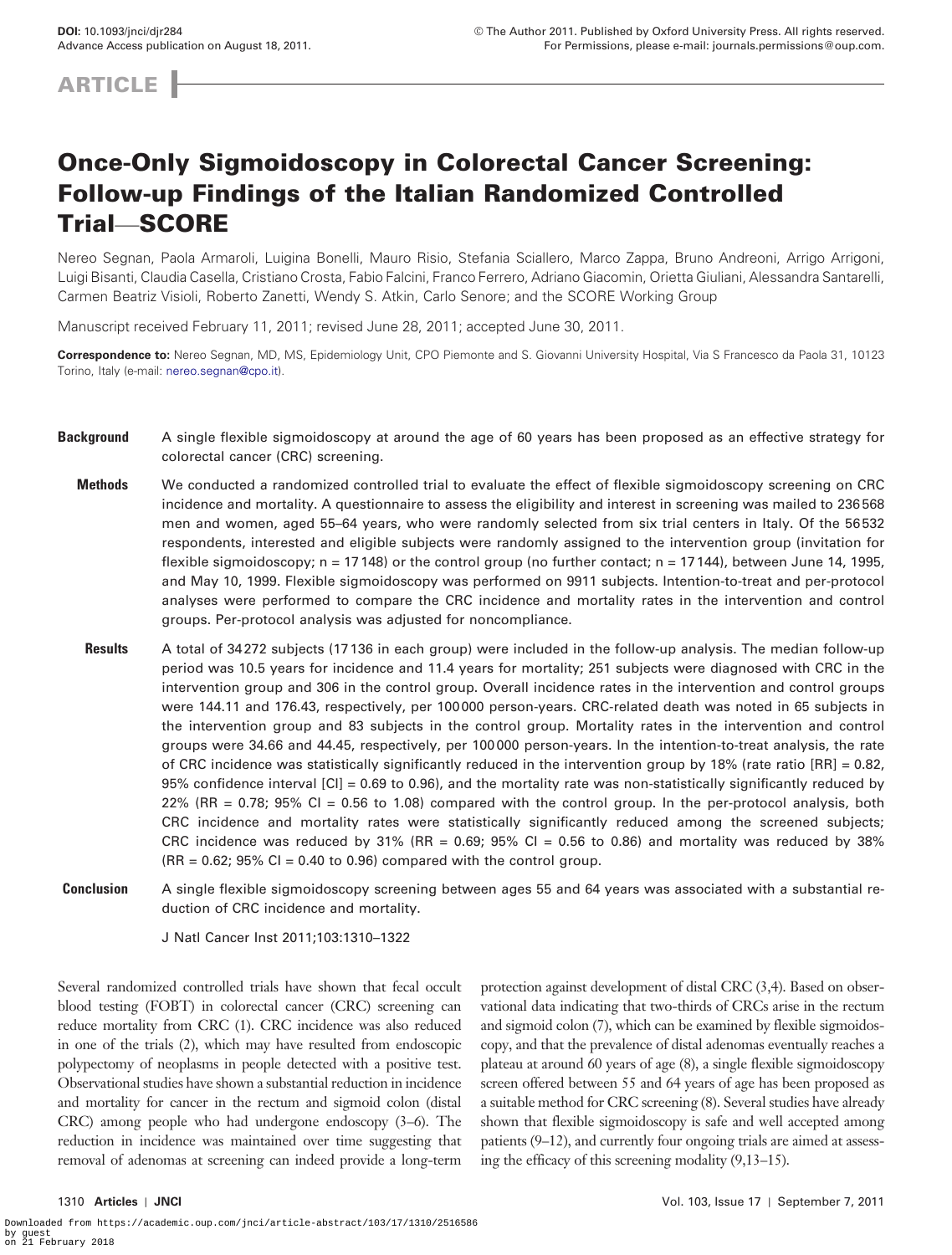Results of the first 7 years of follow-up in the Norwegian trial showed a statistically significant  $(P = .011)$  reduction of CRC mortality by 59% among subjects who were screened but no reduction of CRC incidence and a non-statistically significant  $(P = .16)$  reduction in CRC mortality in the intention-to-treat analysis [\(14](#page-12-4)).

A statistically significant and long-lasting reduction of both incidence  $(P < .0001)$  and mortality  $(P < .0001)$  from CRC has been reported from the UKtrial after 11 years of follow-up [\(13](#page-12-2)).

We conducted a multicenter, randomized controlled trial in Italy to assess efficacy of flexible sigmoidoscopy screening offered once in life at 55–64 years of age ("once-only" sigmoidoscopy screening or Screening for COlon REctum [SCORE] trial), based on the UK trial protocol. We previously reported the baseline findings from the trial recruitment [\(9](#page-12-0)) and now report the 10-year follow-up results.

# Subjects and Methods

## **Study Population and Recruitment**

The SCORE trial (registration number ISRCTN27814061) was conducted by six trial organizing centers: Turin (with two gastroenterology units involved), Biella (one gastroenterology unit), Genoa (one gastroenterology unit), Arezzo (one gastroenterology unit), Rimini (one gastroenterology unit), and Milan (four gastroenterology units in province of Milan and two gastroenterology units in province of Como) in Italy (see "Appendix"). Approval for the study was granted by the local ethics review committees in each center. The design of the trial has been described elsewhere [\(9\)](#page-12-0). In Arezzo, Rimini, and Turin, all patients enrolled in the rosters of a random sample of National Health Service general practitioners (GPs) were targeted for recruitment. In Milan, all patients of the GPs who volunteered to cooperate in the trial were included in the population targeted for enrollment. In Genoa and Biella, a random sample of individuals in the target age range was drawn from the National Health Service register. A total of 236568 men and women (47.7% men and 52.3% women), aged 55–64 years, included in these samples were mailed an interest-in-screening questionnaire designed to assess eligibility for and interest in screening, of whom 56532 (23.9%) responded [\(Figure 1\)](#page-2-0). We have previously described the study protocol and reported the baseline findings of the recruitment phase of the SCORE trial [\(9\)](#page-12-0). Responders were excluded if they reported a personal history of CRC, colorectal adenomas, or inflammatory bowel disease; having had a colorectal endoscopy within the previous 2 years; having two or more first-degree relatives with CRC; and having a medical condition that would preclude a benefit from screening.

As described in the article reporting the baseline results [\(9\)](#page-12-0), of the 43010 (18.2%, range 14.8%–24.8%) respondents in the six trial centers who said that they certainly or probably would attend the screening if offered to them, 4838 (11.2%) were found to be ineligible. We also excluded 3880 eligible responders in Genoa from random assignment, who mentioned that they would probably be available for CRC screening, as the attendance rate was too low in that subgroup of responders [\(Figure 1\)](#page-2-0).

# **Random Assignment and Invitation for Flexible Sigmoidoscopy Screening**

Eligible respondents who indicated that they would "certainly" or "probably" undergo flexible sigmoidoscopy screening, if it was

# CONTEXT AND CAVEATS

## **Prior knowledge**

After 11 years of follow-up, the UK Flexible Sigmoidoscopy Screening Trial reported long-lasting reduction of colorectal cancer (CRC) incidence and mortality by 33% and 43% respectively from CRC among screened people. A single flexible sigmoidoscopy screen offered between 55 and 64 years of age has been proposed as a suitable method for CRC screening.

## **Study design**

A 10-year follow-up study of a multicenter randomized controlled trial conducted in Italy to assess whether flexible sigmoidoscopy screening offered once at age 55–64 years could reduce CRC incidence and mortality. The baseline findings of the trial recruitment were reported previously. Intention-to-treat and per-protocol analyses were performed to compare incidence and mortality rates in the intervention and control groups.

## **Contribution**

The median follow-up period was 10.5 years for CRC incidence and 11.4 years for mortality (all-cause and CRC-specific mortality). In the intention-to-treat analysis, CRC incidence and mortality were reduced by 18% and 22%, respectively. The reduction in mortality was not statistically significant. However, in a per-protocol analysis, adjusted for noncompliance, CRC incidence and mortality were both statistically significantly reduced by 31% and 38%, respectively. Moreover, in the intervention group the incidence of advanced CRCs (UICC stage 3 or 4) was reduced by 27%.

#### **Implication**

Flexible sigmoidoscopy offered once at age 55–64 years is a safe and effective method for CRC screening.

#### **Limitation**

Because of a self-selection bias in trial recruitment, a longer follow-up of at least 14 years may be needed to see a 25% statistically significant reduction in mortality in the intervention group compared with the control group.

#### *From the Editors*

offered to them, were randomly allocated to intervention or control groups in the ratio 1:1. Random assignment was performed in each center by the local coordinating unit using a computer-generated allocation algorithm. In Biella, Genoa, and Milan, subjects were randomly assigned on an individual basis; in Arezzo, Rimini, and Turin a cluster randomization was adopted (the GP was the unit of randomization). GPs were stratified in classes of response rate according to the proportion of eligible respondents among their patients and then randomized in the intervention and control groups in the ratio 1:1 within each class, based on a computer-generated random numbers sequence. A total of 34292 people were randomly assigned to the intervention ( $N = 17148$ ) and control ( $N = 17144$ ) groups. Cluster randomization (ie, by physician) used in three centers contributed 17602 subjects from the rosters of 507 physicians; the remaining 16690 subjects were randomly assigned individually.

Subjects assigned to the control group were not contacted further. Subjects assigned to the intervention group were sent a personal invitation letter signed by their physician, with a prescheduled appointment for a flexible sigmoidoscopy screening. A leaflet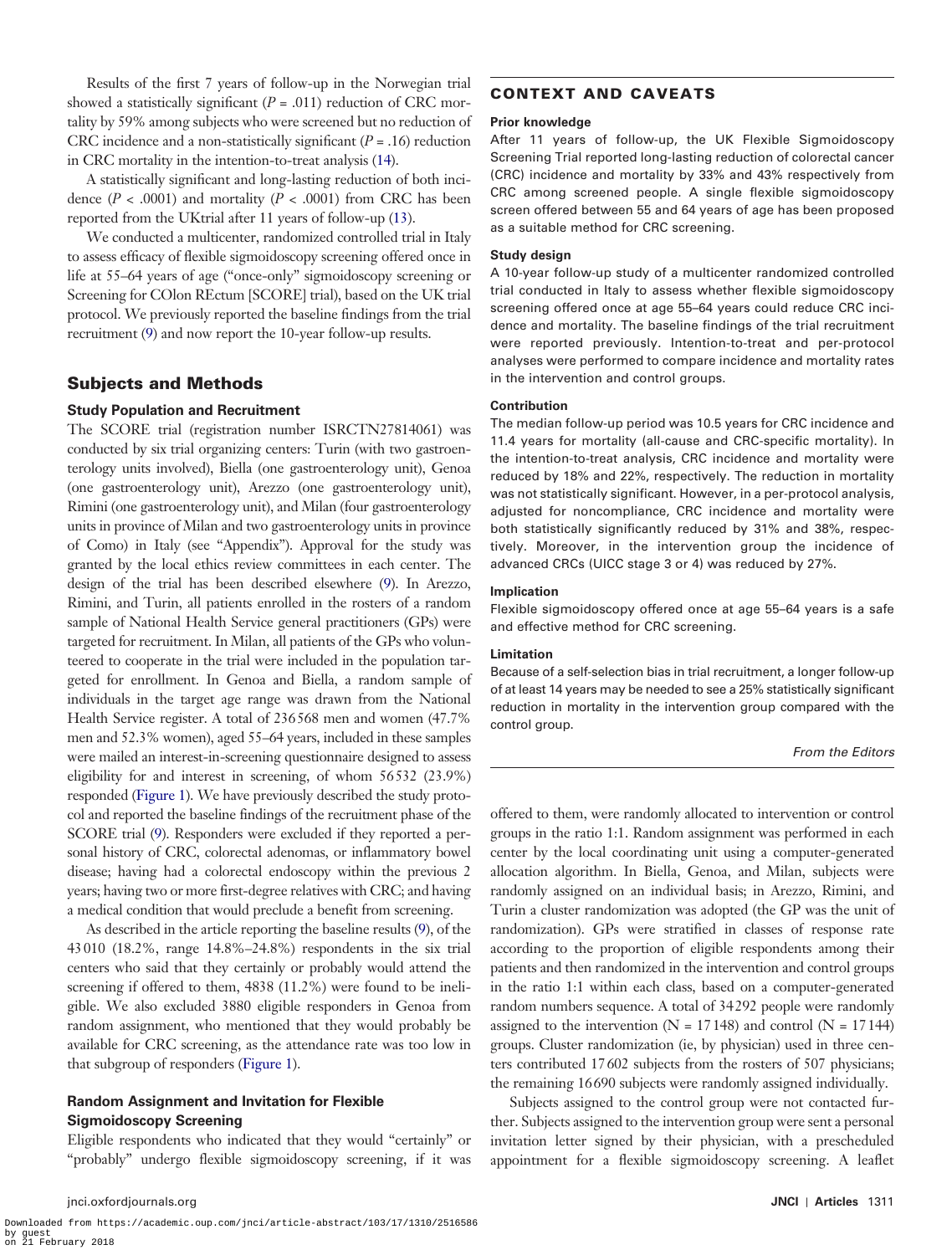

<span id="page-2-0"></span>Figure 1. Flow diagram of subjects in the Screening for Colon Rectum (SCORE) trial. **Asterisk** indicates that based on the low response rate observed in Genoa among people responding that they would probably have the test if invited, these subjects where no longer randomized in that center, starting from December, 1996.

containing a brief description of the procedure and mentioning its possible side effects was included. A reminder letter was mailed to all nonattenders. Recruitment began on June 14, 1995, and was completed by May 10, 1999.

## **Flexible Sigmoidoscopy Screening Procedure**

Screening was undertaken by gastroenterology specialists in hospital endoscopy units. Bowel preparation was limited to a single enema, self-administered at home 2 hours before the test. No dietary restriction was recommended [\(16](#page-12-5)). All patients gave written consent for the

**Dagger** indicates one subject who refused to repeat flexible sigmoidoscopy following inadequate bowel preparation; this subject was diagnosed with colorectal cancer before the random assignment and was excluded from the follow-up analysis.  $CRC = colorectal$ cancer.

screening procedure. A 140 cm colonoscope was used in all centers except Genoa, where a 60 cm sigmoidoscope was used*.* The aim of the examination was to advance the endoscope beyond the sigmoiddescending colon junction. No sedation was offered. If the exam could not be performed because of inadequate bowel preparation, the subject was invited to repeat the test at a later date.

Diminutive polyps  $(\leq 5 \text{ mm})$  were removed during flexible sigmoidoscopy using the cold snare technique [\(17](#page-12-6),[18\)](#page-12-7). Subjects found to have larger distal polyps (>5 mm), those with inadequate bowel preparation harboring at least one polyp, and those found to have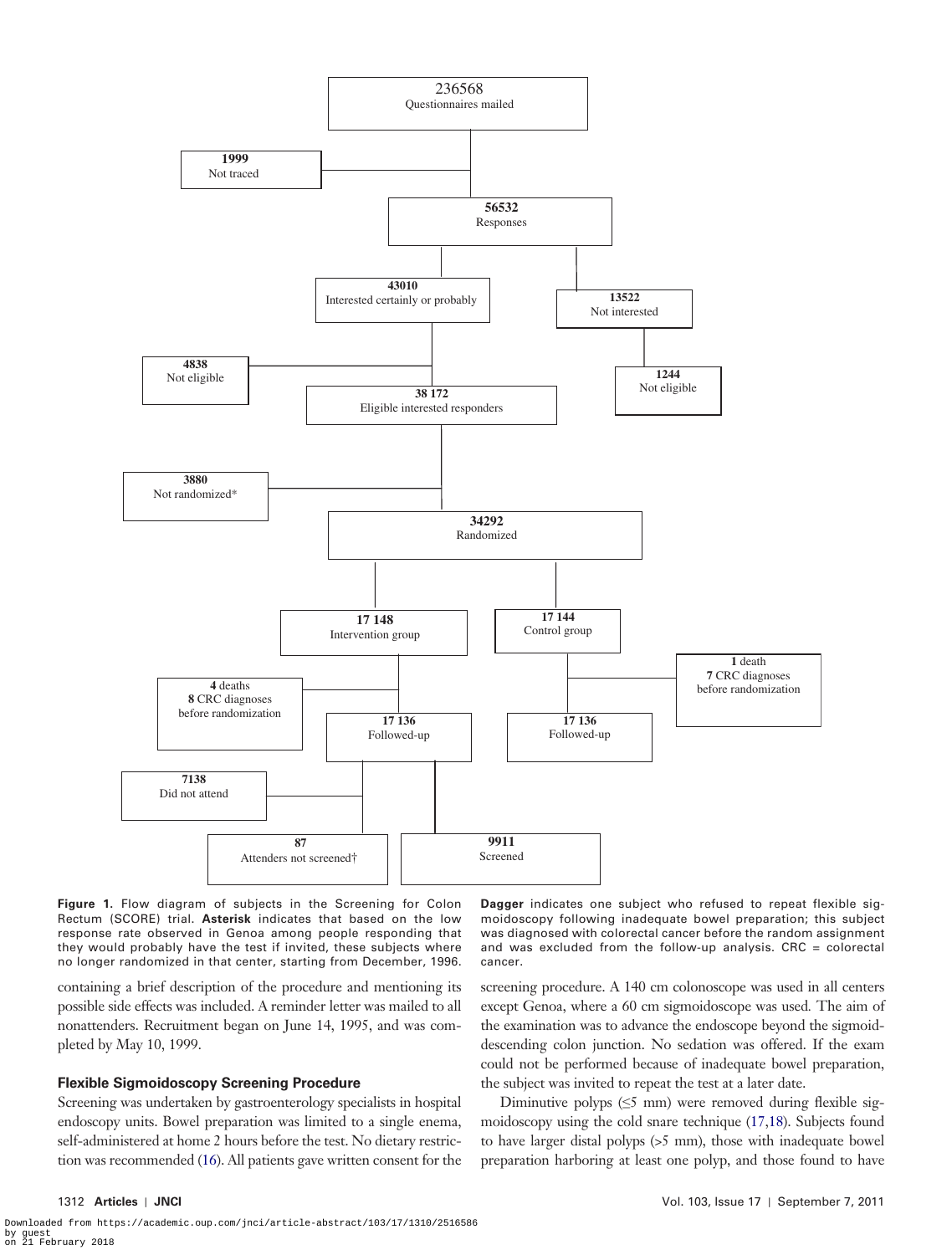invasive CRC cancer were referred for total colonoscopy. Total colonoscopy was also indicated, as determined by histological examination, for subjects with three or more adenomas, for subjects with one adenoma with villous component greater than 20%, or for subjects with high-grade dysplasia.

All patients detected with "high-risk" adenomas (ie, one adenoma ≥10 mm, or high-grade dysplasia, or villous component >20%), or with three or more adenomas of any type or with five or more hyperplastic polyps located proximal to the rectum were referred for total colonoscopy surveillance. Subjects with negative flexible sigmoidoscopy or with other types of polyps were discharged and offered no further follow-up.

## **Classification of CRC**

According to the *International Classification of Diseases, Ninth Revision, Clinical Modification* (*ICD-9-CM*) [\(19](#page-12-8)), distal CRCs were those coded as 153.2 (descending colon), 153.3 (sigmoid colon), 154.0 (rectosigmoid junction), 154.1 (rectum), and 154.2 (anal canal); proximal CRCs included codes 153.0 (hepatic flexure), 153.1 (transverse colon), and 153.4–153.8 (cecum, appendix, ascending colon, splenic flexure, other specified sites of the large intestine), whereas site unspecified CRCs were those coded as 153.9.

Invasive adenocarcinomas (*ICD-O2* codes) were included in the analysis, and squamous cell carcinomas, neuroendocrine tumors, and colorectal localizations of other primary malignancies were excluded. Cancers were classified according to the World Health Organization criteria [\(20](#page-12-9)) as the invasion of malignant cells beyond the muscularis mucosa. Lesions with histological evidence of in situ and/or intramucosal carcinoma were classified as high-grade dysplasia adenomas. Cancer was classified as advanced if the Union for International Cancer Control (UICC) stage was III or IV ([21\)](#page-12-10). Staging was derived based on information contained in the medical record and reports from histology and imaging examinations. The results of a chest x-ray and of upper abdominal ultrasound and/or computed tomography performed at the time of CRC diagnosis were considered as the minimum requirement for assigning a stage in these CRCs.

Synchronous CRCs were classified based on the code of the more distal lesion. As already stated in the screening protocol ([9\)](#page-12-0), we also classified cancers located in the descending colon, which were often examined at screening, as distal neoplasms. We ran an analysis using the restricted definition of distal colon adopted in the other published trials, which included the rectum and sigmoid colon only, to allow for direct comparison of the results.

## **Follow-up of Subjects for CRC Incidence and Mortality**

During the follow-up period, we performed a search every 2 years based on an automatic record linkage of the trial database with the regional hospital discharge records and the pathology department files in all geographic areas covered by our study*.* The record linkage was based on two independent identifiers as follows: social security number and an algorithm derived from name and birth date. For hospital discharge records, we selected *ICD-9-CM* diagnosis codes related to colorectal malignancy or codes for surgical, diagnostic, or medical procedures possibly related to CRC (Supplementary Table 1, available online). Specific software was developed for use in all

centers to ensure standardization of the search procedures for the targeted *ICD-9-CM* codes.

A link was classified as positive if the social security number or the name and birthdate algorithm of a person with a discharge diagnosis of colorectal malignancy or codes of surgical or diagnostic medical procedures that were possibly related to CRC (Supplementary Table 1, available online) were matched with those of a subject recruited in the trial*.*

The information concerning histology, surgery, and staging, including imaging examinations, were recorded on a standard electronic form by a research assistant. Experts from the local cancer registries used this information for assessing the diagnoses of all candidate cases of CRC and then classified primary CRCs according to the standard cancer registration rules ([22\)](#page-12-11). Population cancer registries cover the geographic areas of five of the six participating centers (Arezzo, Biella, Genoa, Rimini, and Turin). In Milan, where the recruitment area of the trial extended beyond the city boundaries [\(23\)](#page-12-12), experts from the city cancer registry [\(24\)](#page-12-13), which is active since 2002, classified all CRCs identified in the recruitment area. Experts assessing CRC cases were blinded to the allocation of the subjects to the intervention or control group at randomization.

The vital status at the end of follow-up period was ascertained for all trial subjects through an automated record linkage with the regional mortality registries, which also record the causes of death. We retrieved the death certificates of all patients who had been diagnosed with CRC during the follow-up. An independent panel of experts from the population cancer registries covering the trial centers, who were blinded to random assignment of subjects to trial groups, reviewed these certificates and reassigned the underlying cause of death. Death certificates were supplemented by clinical information, when available. The follow-up for CRC incidence ended in all centers on December 31, 2007.

Mortality follow-up was completed on December 31, 2008, in five centers (Turin, Biella, Milan, Rimini, and Arezzo), whereas in the remaining center (Genoa) it was completed on December 31, 2007, because of a delay in the updating of the mortality registry at this center.

## **Statistical Analysis**

As mentioned earlier [\(9](#page-12-0)), we planned to enroll 40000 eligible respondents and to achieve an attendance rate of about 70% in the screening group. Based on the age-specific incidence rates for the period 1988–1992, as reported in the local cancer registries [\(24](#page-12-13)), and assuming a weighted average lead time of screen-detected CRC of 3.5 years ([25\)](#page-12-14), the planned sample size and attendance rate provided 80% power to detect a statistically significant (at 5% level) reduction of 21% after 6 years of follow-up (one-sided test), or 18% after 10 years of follow-up (two-sided test), in the incidence of CRC in the intervention group. Based on the same assumptions, a statistically significant reduction in mortality was expected to be detected after 11 years of follow-up.

The primary outcomes of the analysis were CRC incidence and CRC-specific mortality. Secondary outcomes were incidence of distal and proximal CRC, incidence of advanced (UICC stages III and IV) CRC, all-cause mortality, and mortality not related to CRC. Subjects who moved outside the geographic areas covered by the regional archives used for the mortality and incidence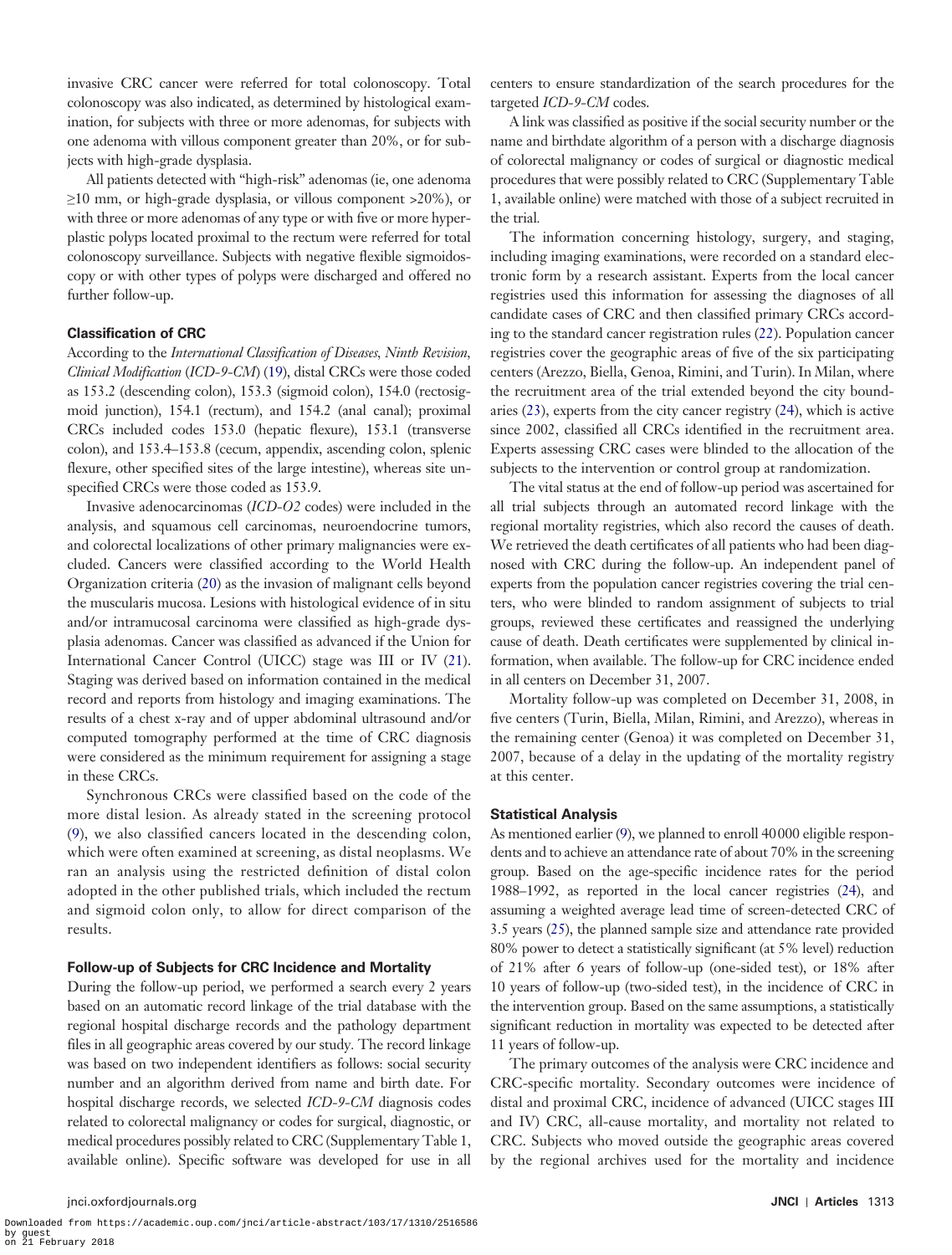follow-up were classified as "emigrated" in our analysis. The follow-up time of people who emigrated, were diagnosed with CRC, or died was censored at the date of the event.

We computed the average incidence rates per 100000 personyears and the rate ratios (RRs) with 95% confidence intervals (CIs), in intention-to-treat and in per-protocol analyses. The rate ratios adjusted for noncompliance were estimated in the per-protocol analysis, using the method proposed by Cuzick et al. ([26\)](#page-12-15), which allows obtaining an unbiased estimate of the magnitude of the treatment effect among compliers, accounting for randomization*.* Rate ratios were also calculated separately for sex and age at randomization (two categories: 55–59and 60–64 years). We analyzed time to CRC and time to death by estimating the Nelson–Aalen cumulative hazard function and computed the cumulative hazard ratios (HR) for estimating the risk of cancer among screened subjects who were negative at screening. All statistical tests were two-sided and *P* values less than .05 were considered to be statistically significant.

## Results

#### **Compliance and Management of Trial Subjects**

We reported earlier ([9](#page-12-0)) that of the 17148 subjects randomly assigned to the intervention group in the SCORE trial, 9999 (58.3%) subjects attended the screening and 9911 subjects were examined by flexible sigmoidoscopy. The remaining 88 subjects, who were referred for a second examination because of inadequate bowel preparation, did not return to be screened. Of the 9911 subjects screened, 9387 (94.71%) subjects were discharged, 55 (0.55%) subjects were referred for surgery (43 CRCs, 10 large adenomas, and two perforations: one during flexible sigmoidoscopy and one during total colonoscopy), 395 (4.0%) subjects were referred for a subsequent surveillance colonoscopy, whereas the remaining 74 (0.74%) subjects did not comply with the recommended total colonoscopy assessment. The detection rate for CRC was 5.4 per 1000 subjects; 54 subjects were detected with 57 CRCs (44 in the rectum and sigmoid colon, four in the descending colon, and nine in the proximal colon). Treatment was limited to endoscopic excision in 11 of the 29 subjects detected with UICC stage I CRC.

Because the study cohort database was linked with the regional archives, we could check incidence and vital status of the subjects. We found that five subjects (four in the intervention group, one in the control group) had died, and 15 subjects were diagnosed with CRC (eight in the intervention group, seven in the control group) before the date of random assignment [\(Figure 1](#page-2-0)). These subjects were excluded from the follow-up analysis. Of the 12 subjects excluded in the intervention group, one subject had attended screening but refused to return for a second examination because of inadequate bowel preparation. Therefore, the final analysis cohort consisted of 34272 subjects: 17136 subjects randomly assigned to the intervention group, who were invited for flexible sigmoidoscopy screening, and 17,136 subjects randomly assigned to the control group who were not contacted further. Of the 17136 subjects in the intervention group, 9911 were screened (as already reported) and 7225 (7138 nonattenders and 87 attenders who were not examined) were not screened. There were 50.0% men in the intervention group and 50.5% in the control group, and the mean ages were 59.7

 $(95\% \text{CI} = 55.5 \text{ to } 64.3)$  years and 59.6 (95% CI = 55.5 to 64.4) years, respectively. The demographic characteristics of the randomized groups have been described previously [\(9\)](#page-12-0).

# **Follow-up of CRC Incidence and Mortality in the SCORE Trial Subjects**

During follow-up, 280 (1.6%) subjects in the intervention group and 324 (1.9%) subjects in the control group could not be traced. The median follow-up time to death, emigration, or end of follow-up was 10.5 years (interquartile range = 9.9–11.3) for incidence and 11.4 years (interquartile range = 10.8–11.9) for mortality**.**

A total of 609 study subjects were diagnosed with invasive CRCs, which included CRC detected by flexible sigmoidoscopy screening. After excluding 29 subjects with in situ CRCs (reclassified as adenomas with high-grade dysplasia), 14 subjects with squamous cell carcinomas, five subjects with carcinoid tumors, three subjects with metastatic cancers, and one subject with sarcoma, 557 subjects with invasive large bowel malignancies were included in the incidence analysis. Of the 557 subjects, 251 subjects were in the intervention group (135 subjects with CRC in rectum and sigmoid colon, 44 subjects with CRC detected at screening, 17 subjects with CRC in the descending colon, four subjects with CRC detected at screening) and 306 subjects were in the control group (176 in the rectum and sigmoid colon and 22 in the descending colon). The histology report was available for 554 subjects; two subjects with CRC were clinically diagnosed and one subject with CRC was ascertained through the death certificate only.

Of the 251 subjects with CRC in the intervention group, 126 were screened, and 54 (42.8%) of these screened subjects were identified at the flexible sigmoidoscopy screening and this proportion, among screened subjects, increased to 67.6% (48 of 71 subjects), when considering the subjects with distal colon (rectum, sigmoid, and descending colon) cancers.

Overall incidence rates in the intervention and control groups were 144.11 and 176.43, respectively, per 100000 person-years. In the intention-to-treat analysis [\(Table 1\)](#page-5-0), the overall incidence rate of CRC in the intervention group was reduced by 18% (RR = 0.82, 95% CI = 0.69 to 0.96) compared with the control group. The CRC incidence rate in the distal colon was reduced by  $24\%$  (RR = 0.76, 95% CI = 0.62 to 0.94), whereas the incidence rate in the proximal colon reduced by 9% (RR = 0.91, 95% CI = 0.69 to 1.20). We observed a more favorable stage distribution for subjects diagnosed with CRC in the intervention group, and incidence rate of advanced CRCs (UICC stage III or more advanced) showed a 27% reduction  $(RR = 0.73, 95\% \text{ CI} = 0.58 \text{ to } 0.94)$ . In the adjusted per-protocol analysis [\(Table 2\)](#page-6-0), CRC incidence rate was reduced by 31% (RR = 0.69, 95% CI =  $0.56$  to 0.86) among screening attenders, the reduction being greater in the distal colon ( $RR = 0.60$ ,  $95\%$  CI = 0.46 to 0.80) than in the proximal colon (RR = 0.85, 95% CI = 0.61 to 1.19)*.*

These estimates did not change substantially when a stricter definition of distal lesions (ie, rectum and sigmoid colon only) was used for analysis. In the intention-to-treat and per-protocol analyses, the rate of CRC incidence in the distal colon was reduced by 24% (RR = 0.76, 95% CI = 0.61 to 0.96) and 39% (RR = 0.61, 95% CI = 0.45 to 0.81), and in the proximal colon by 11% (RR = 0.89, 95% CI = 0.69 to 1.14) and 21% (RR = 0.79, 95% CI = 0.56 to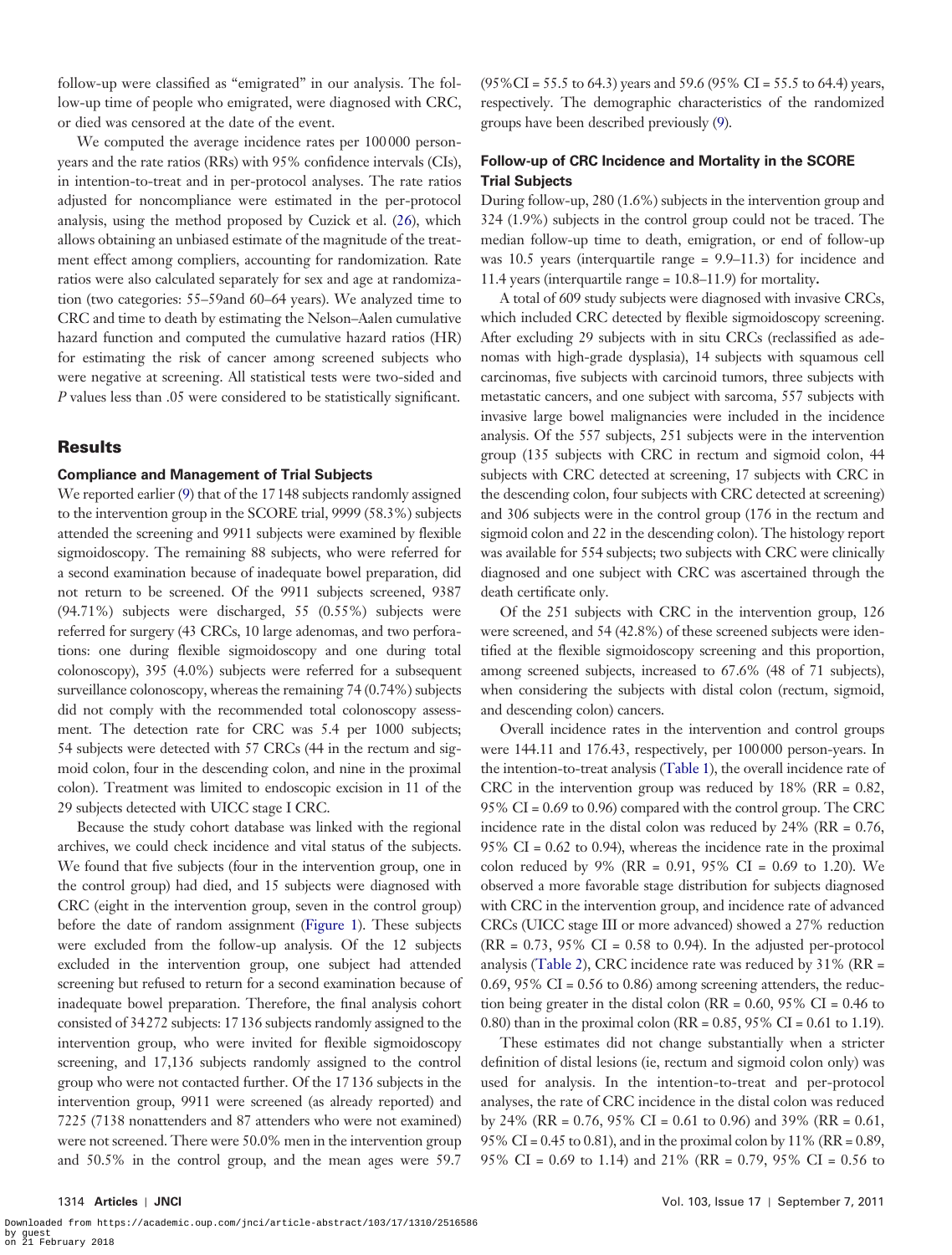<span id="page-5-0"></span>**Table 1.** CRC incidence and mortality among the SCORE trial subjects by intention-to-treat analysis\*

|                                                |                             | Control groupt                                  |                             | Intervention group#                             | Intervention vs     |
|------------------------------------------------|-----------------------------|-------------------------------------------------|-----------------------------|-------------------------------------------------|---------------------|
|                                                |                             | 173437 person-years§                            |                             | 174177 person-years§                            | control group       |
| <b>CRC</b> incidence                           | No. of subjects<br>with CRC | <b>Rate per 100000</b><br>person-years (95% CI) | No. of subjects<br>with CRC | <b>Rate per 100000</b><br>person-years (95% CI) | RR (95% CI)         |
| All sites                                      | 306                         | 176.43 (157.73 to 197.35)                       | 251                         | 144.11 (127.34 to 163.08)                       | 0.82 (0.69 to 0.96) |
| Distall                                        | 198                         | 114.16 (99.32 to 131.22)                        | 152                         | 87.27 (74.44 to 102.30)                         | 0.76 (0.62 to 0.94) |
| Proximal                                       | 108                         | 62.27 (51.57 to 75.19)                          | 99                          | 56.84 (46.68 to 69.21)                          | 0.91 (0.69 to 1.20) |
| Advanced CRC#                                  |                             |                                                 |                             |                                                 |                     |
| All sites                                      | 152                         | 87.64 (74.76 to 102.74)                         | 112                         | 64.30 (53.43 to 77.38)                          | 0.73 (0.57 to 0.94) |
| Distall                                        | 90                          | 51.89 (42.21 to 63.80)                          | 69                          | 39.61 (31.29 to 50.16)                          | 0.76 (0.56 to 1.04) |
| Proximal                                       | 62                          | 35.75 (27.87 to 45.85)                          | 43                          | 24.69 (18.31 to 33.29)                          | 0.69 (0.47 to 1.02) |
|                                                |                             | Control groupt                                  |                             | Intervention group#                             | Intervention vs     |
|                                                |                             | 186745 person-years**                           |                             | 187532 person-years**                           | control group       |
|                                                |                             | <b>Rate per 100000</b>                          |                             | <b>Rate per 100000</b>                          |                     |
| <b>CRC</b> mortality                           | No. of deaths               | person-years (95% CI)                           | No. of deaths               | person-years (95% CI)                           | RR (95% CI)         |
| All deaths among subjects diagnosed with CRC++ |                             |                                                 |                             |                                                 |                     |
| All sites                                      | 94                          | 50.34 (41.12 to 61.61)                          | 71                          | 37.86 (30.00 to 47.77)                          | 0.75 (0.55 to 1.02) |
| Distall                                        | 55                          | 29.45 (22.61 to 38.36)                          | 40                          | 21.33 (15.65 to 29.08)                          | 0.72 (0.48 to 1.09) |
| Proximal                                       | 39                          | 20.88 (15.26 to 28.58)                          | 31                          | 16.53 (11.62 to 23.50)                          | 0.79 (0.49 to 1.27) |
| <b>CRC</b> deaths                              |                             |                                                 |                             |                                                 |                     |
| All sites                                      | 83                          | 44.45 (35.84 to 55.11)                          | 65                          | 34.66 (27.18 to 44.20)                          | 0.78 (0.56 to 1.08) |
| Distall                                        | 48                          | 25.70 (19.37 to 34.11)                          | 35                          | 18.66 (13.40 to 25.99)                          | 0.73 (0.47 to 1.12) |
| Proximal                                       | 35                          | 18.74 (13.46 to 26.10)                          | 30                          | 16.00 (11.18 to 22.88)                          | 0.85 (0.52 to 1.39) |
| Non-CRC deaths##                               |                             |                                                 |                             |                                                 |                     |
|                                                | 1150                        | 615.81 (581.23 to 652.45)                       | 1137                        | 606.30 (572.06 to 642.58)                       | 0.98 (0.91 to 1.07) |

CRC incidence and mortality were analyzed by all sites, distal, and proximal cancers. CI = confidence interval; CRC = colorectal cancer; RR = rate ratio; SCORE = Screening for Colon Rectum.

† Control group includes 17136 subjects who were not invited for flexible sigmoidoscopy screening.

‡ Intervention group includes 17136 invited for flexible sigmoidoscopy screening.

§ Person-years at December 31, 2007, or at the date of the event for subjects who were diagnosed with CRC, or emigrated, or died.

║ Distal CRC were those coded as 153.2 (descending colon), 153.3 (sigmoid colon), 154.0 (rectosigmoid junction), 154.1 (rectum), 154.2 (anal canal).

¶ Proximal CRCs included codes 153.0 (hepatic flexure), 153.1(transverse colon), and 153.4–153.8 (cecum, appendix, ascending colon, splenic flexure, other specified sites of the large intestine).

# Cancer was classified as advanced if the Union for International Cancer Control stage was III or IV [\(21\)](#page-12-10).

\*\* Person-years at December 31, 2008 (Turin, Biella, Milan, Rimini, Arezzo), or December 31, 2007 (Genoa), or at the date of the event for subjects who died or emigrated.

†† All deaths, related or unrelated to CRC, among subjects diagnosed with CRC.

‡‡ Non–CRC-related deaths.

1.12), respectively (data not shown). In both intention-to-treat and per-protocol analyses, the incidence reduction was numerically larger among women and subjects older than 60 years of age, although the 95% confidence intervals overlapped to a large extent in the two analyses [\(Table 3\)](#page-7-0).

The cumulative incidence remained higher in the intervention than in the control group for about 5 years [\(Figure 2, A](#page-8-0)) as well as among screened subjects compared with the control group ([Figure 2,](#page-8-0) [B\)](#page-8-0) as a result of detection of prevalent CRCs at screening in the intervention group. After that time the curves started to diverge, with a lower cumulative incidence in the intervention group compared with the control group, and the trend was still maintained after 10 years of follow-up ([Figure 2, A\)](#page-8-0). The cumulative incidence trend was similar among subjects in the control group and among those who were not screened ([Figure 2, B](#page-8-0)). These same trends can be observed for distal and advanced CRC incidence [\(Figure 3, A, B, E,](#page-9-0)  [and F](#page-9-0)) but not yet for proximal CRC ([Figure 3, C and D](#page-9-0)).

Among subjects with negative screening examination results ([Table 4](#page-10-0)), the rate of CRC incidence (interval cancers) remained lower than in the control group over the entire follow-up period*.* Even at 10 years follow-up, the cumulative incidence rate in this group was still 59% lower than expected (Nelson–Aalen cumulative HR =  $0.41$ , 95% CI =  $0.32$  to 0.54) compared with the control group. The reduction was even larger when considering only distal CRCs in the screening group (Nelson–Aalen cumulative  $HR = 0.21$ ; 95%  $CI = 0.13$  to 0.32) compared with the control group.

There were 2435 deaths in the study cohort during the follow-up period (1233 in the control and 1202 in the intervention group); the cumulative all-cause mortality at the end of the 11.4 years of follow-up was 660.26 per 100000 person-years in the control and 640.96 per 100000 person-years in the intervention group. CRC was assigned as the underlying cause of death in 148 subjects (65 in the intervention group and 83 in the control group); CRC mortality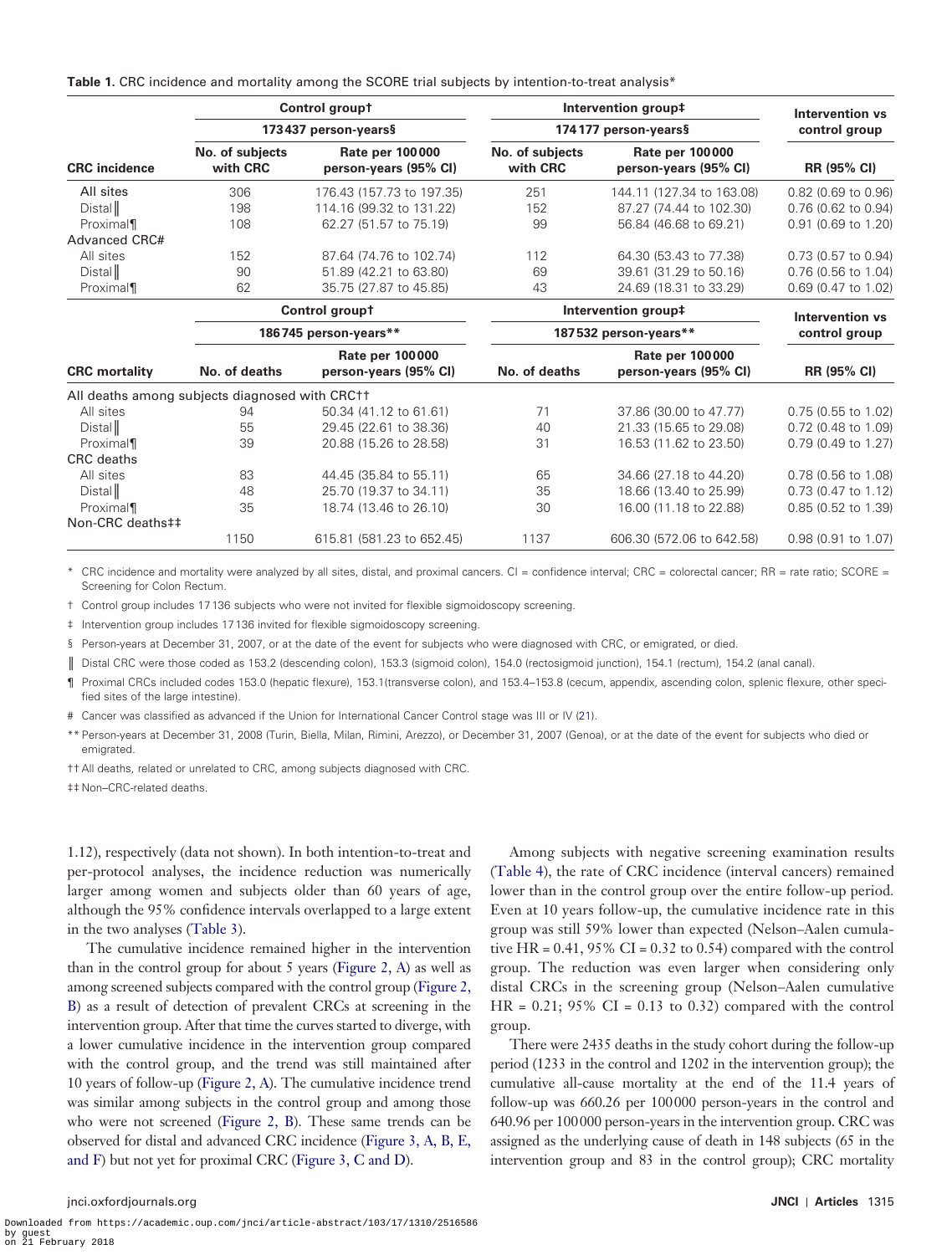<span id="page-6-0"></span>

| Screened vs control<br>Rate ratio (95% CI)<br>Rate ratio (95% CI)<br>0.48 (0.24 to 0.94)<br>0.60 (0.46 to 0.80)<br>$(0.31 \text{ to } 0.86)$<br>0.56 (0.36 to 0.87)<br>0.50(0.26 to 0.94)<br>$(0.40 \text{ to } 0.96)$<br>$(0.85 \text{ to } 1.09)$<br>0.85 (0.61 to 1.19)<br>0.76<br>0.78 (0.45 to 1.35)<br>0.86<br>0.58 (0.38 to 0.87)<br>0.66 (0.39 to 1.12)<br>adjusted<br>adjusted<br>0.69 (0.56 to<br>$(0.39)$ to<br>dhoub<br>dhoub<br>0.52<br>0.62<br>0.54<br>0.97<br>Proximal CRCs included codes 153.0 (hepatic flexure), 153.1 (transverse colon), and 153.4-153.8 (cecum, appendix, ascending colon, splenic flexure, other specified sites of the large intestine).<br>confidence interval; CRC = colorectal cancer; RR = rate ratio; SCORE = Screening for Colon Rectum.<br>124.33 (104.41 to 148.05)<br>490.15 (450.29 to 533.54)<br>person-years (95% CI)<br>person-years (95% CI)<br>70.06 (55.52 to 88.40)<br>54.27 (41.67 to 70.69)<br>24.67 (16.67 to 36.51)<br>22.70 (15.08 to 34.15)<br>47.36 (35.69 to 62.85)<br>30.29 (21.53 to 42.61)<br>17.44 (11.12 to 27.34)<br>27.54 (19.25 to 39.38)<br>16.52 (10.41 to 26.22)<br>Rates per 100000<br>Rates per 100000<br>12.85 (7.61 to 21.70)<br>11.01 (6.25 to 19.39)<br>(108946 person-years <sup>†</sup> †)<br>101345 person-years§)<br>tt Person-years at December 31, 2008 (Turin, Biella, Milan, Rimini, Arezzo), or December 31, 2007 (Genoa), or at the date of the event for subjects who died or emigrated.<br>Screened<br>Screened<br>Distal CRC were those coded as 153.2 (descending colon), 153.3 (sigmoid colon), 154.0 (rectosigmoid junction), 154.1 (rectum), 154.2 (anal canal).<br>with CRC<br>subjects<br>No.of<br>deaths<br>No.of<br>55<br>126<br>$48$<br>23<br>25<br>$\overline{7}$<br>ွာ<br>$\frac{9}{2}$<br>80<br>$\frac{8}{10}$<br>$\overline{4}$<br>$\overline{C}$<br>534<br>Intervention#<br>ects who were diagnosed with CRC or emigrated, or died.<br>reening: 7225 not screened and 9911 screened subjects.<br>(708.32 to 830.91)<br>171.63 (144.03 to 204.51)<br>111.21 (89.45 to 138.27)<br>person-years (95% CI)<br>person-years (95% CI)<br>(68.78 to 112.27)<br>48.35 (35.18 to 66.44)<br>33.08 (22.52 to 48.58)<br>$(19.45$ to $44.03)$<br>$(31.97 \text{ to } 62.02)$<br>60.41 (44.96 to 81.18)<br>63.16 (47.31 to 84.32)<br>$(15.57$ to 39.23)<br>$(8.67 \text{ to } 26.89)$<br>15.27 (8.67 to 26.88)<br>Rates per 100000<br>Rates per 100000<br>(78586 person-years tt)<br>72832 person-years§<br>Not screened<br>Not screened<br>29.27<br>15.27<br>44.54<br>767.31<br>24.71<br>87.87<br>Control stage was III or IV (21).<br>with CRC<br>subjects<br>$\mathop{\parallel}$<br>deaths<br>No.of<br>No.of<br>Control group includes 17136 subjects not invited for flexible sigmoidoscopy screening.<br>26<br>CRC incidence and mortality were analyzed by all sites, distal, and proximal cancers. CI<br>88<br>12<br>35<br>23<br>603<br>125<br>$\overline{4}$<br>$\frac{4}{6}$<br>$\overleftarrow{\infty}$<br>S4<br>$\frac{8}{10}$<br>176.43 (157.73 to 197.35)<br>615.81 (581.23 to 652.45)<br>Intervention group includes 17136 invited for flexible sigmoidoscopy scr<br>Person-years at December 31, 2007, or at the date of the event for subj<br>** Cancer was classified as advanced if the Union for International Cancer<br>person-years (95% CI)<br>person-years (95% CI)<br>114.16 (99.32 to 131.22)<br>87.64 (74.76 to 102.74)<br>62.27 (51.57 to 75.19)<br>44.45 (35.84 to 55.11)<br>25.70 (19.37 to 34.11)<br>51.89 (42.21 to 63.80)<br>50.34 (41.12 to 61.61)<br>35.75 (27.87 to 45.85)<br>29.45 (22.61 to 38.36)<br>18.74 (13.45 to 26.10)<br>20.88 (15.26 to 28.58)<br>Rates per 100000<br>Rates per 100 000<br>186745 person-years tt)<br>All deaths among subjects diagnosed with CRC##<br>Control <sup>†</sup><br>173437 person-years§<br>##All deaths related or unrelated to CRC.<br>with CRC<br>subjects<br>deaths<br>No. of<br>No.of<br>198<br>108<br>152<br>90<br>306<br>62<br>55<br>S4<br>89<br>83<br>$\frac{8}{4}$<br>55<br>1150<br>Cuzick et al. method (26).<br>Non-CRC deaths§§<br>Advanced CRC**<br>CRC deaths<br>Incidence<br>Proximal#<br>Proximal#<br>Proximal#<br>Proximal#<br>Mortality<br>All sites<br>All sites<br>All sites<br>All sites<br><b>Distal</b><br><b>Distal</b><br><b>Distal</b><br>Distal <sup>1</sup><br>$\leftarrow$<br>$^{+}$<br>$\ddagger$<br>$\ast$<br>S | §§ Non-CRC-related deaths. |  | Control <sup>†</sup> |  | Intervention‡ |                     |
|-----------------------------------------------------------------------------------------------------------------------------------------------------------------------------------------------------------------------------------------------------------------------------------------------------------------------------------------------------------------------------------------------------------------------------------------------------------------------------------------------------------------------------------------------------------------------------------------------------------------------------------------------------------------------------------------------------------------------------------------------------------------------------------------------------------------------------------------------------------------------------------------------------------------------------------------------------------------------------------------------------------------------------------------------------------------------------------------------------------------------------------------------------------------------------------------------------------------------------------------------------------------------------------------------------------------------------------------------------------------------------------------------------------------------------------------------------------------------------------------------------------------------------------------------------------------------------------------------------------------------------------------------------------------------------------------------------------------------------------------------------------------------------------------------------------------------------------------------------------------------------------------------------------------------------------------------------------------------------------------------------------------------------------------------------------------------------------------------------------------------------------------------------------------------------------------------------------------------------------------------------------------------------------------------------------------------------------------------------------------------------------------------------------------------------------------------------------------------------------------------------------------------------------------------------------------------------------------------------------------------------------------------------------------------------------------------------------------------------------------------------------------------------------------------------------------------------------------------------------------------------------------------------------------------------------------------------------------------------------------------------------------------------------------------------------------------------------------------------------------------------------------------------------------------------------------------------------------------------------------------------------------------------------------------------------------------------------------------------------------------------------------------------------------------------------------------------------------------------------------------------------------------------------------------------------------------------------------------------------------------------------------------------------------------------------------------------------------------------------------------------------------------------------------------------------------------------------------------------------------------------------------------------------------------------------------------------------------------------------------------------------------------------------------------------------------------------------------------------------------------------------------------------------------------------------------------------------------------------------------------------------------------------------------------------------------------------------------------------------------------------------------------------------------------|----------------------------|--|----------------------|--|---------------|---------------------|
|                                                                                                                                                                                                                                                                                                                                                                                                                                                                                                                                                                                                                                                                                                                                                                                                                                                                                                                                                                                                                                                                                                                                                                                                                                                                                                                                                                                                                                                                                                                                                                                                                                                                                                                                                                                                                                                                                                                                                                                                                                                                                                                                                                                                                                                                                                                                                                                                                                                                                                                                                                                                                                                                                                                                                                                                                                                                                                                                                                                                                                                                                                                                                                                                                                                                                                                                                                                                                                                                                                                                                                                                                                                                                                                                                                                                                                                                                                                                                                                                                                                                                                                                                                                                                                                                                                                                                                                                                       |                            |  |                      |  |               |                     |
|                                                                                                                                                                                                                                                                                                                                                                                                                                                                                                                                                                                                                                                                                                                                                                                                                                                                                                                                                                                                                                                                                                                                                                                                                                                                                                                                                                                                                                                                                                                                                                                                                                                                                                                                                                                                                                                                                                                                                                                                                                                                                                                                                                                                                                                                                                                                                                                                                                                                                                                                                                                                                                                                                                                                                                                                                                                                                                                                                                                                                                                                                                                                                                                                                                                                                                                                                                                                                                                                                                                                                                                                                                                                                                                                                                                                                                                                                                                                                                                                                                                                                                                                                                                                                                                                                                                                                                                                                       |                            |  |                      |  |               |                     |
|                                                                                                                                                                                                                                                                                                                                                                                                                                                                                                                                                                                                                                                                                                                                                                                                                                                                                                                                                                                                                                                                                                                                                                                                                                                                                                                                                                                                                                                                                                                                                                                                                                                                                                                                                                                                                                                                                                                                                                                                                                                                                                                                                                                                                                                                                                                                                                                                                                                                                                                                                                                                                                                                                                                                                                                                                                                                                                                                                                                                                                                                                                                                                                                                                                                                                                                                                                                                                                                                                                                                                                                                                                                                                                                                                                                                                                                                                                                                                                                                                                                                                                                                                                                                                                                                                                                                                                                                                       |                            |  |                      |  |               | Screened vs control |
|                                                                                                                                                                                                                                                                                                                                                                                                                                                                                                                                                                                                                                                                                                                                                                                                                                                                                                                                                                                                                                                                                                                                                                                                                                                                                                                                                                                                                                                                                                                                                                                                                                                                                                                                                                                                                                                                                                                                                                                                                                                                                                                                                                                                                                                                                                                                                                                                                                                                                                                                                                                                                                                                                                                                                                                                                                                                                                                                                                                                                                                                                                                                                                                                                                                                                                                                                                                                                                                                                                                                                                                                                                                                                                                                                                                                                                                                                                                                                                                                                                                                                                                                                                                                                                                                                                                                                                                                                       |                            |  |                      |  |               |                     |
|                                                                                                                                                                                                                                                                                                                                                                                                                                                                                                                                                                                                                                                                                                                                                                                                                                                                                                                                                                                                                                                                                                                                                                                                                                                                                                                                                                                                                                                                                                                                                                                                                                                                                                                                                                                                                                                                                                                                                                                                                                                                                                                                                                                                                                                                                                                                                                                                                                                                                                                                                                                                                                                                                                                                                                                                                                                                                                                                                                                                                                                                                                                                                                                                                                                                                                                                                                                                                                                                                                                                                                                                                                                                                                                                                                                                                                                                                                                                                                                                                                                                                                                                                                                                                                                                                                                                                                                                                       |                            |  |                      |  |               |                     |
|                                                                                                                                                                                                                                                                                                                                                                                                                                                                                                                                                                                                                                                                                                                                                                                                                                                                                                                                                                                                                                                                                                                                                                                                                                                                                                                                                                                                                                                                                                                                                                                                                                                                                                                                                                                                                                                                                                                                                                                                                                                                                                                                                                                                                                                                                                                                                                                                                                                                                                                                                                                                                                                                                                                                                                                                                                                                                                                                                                                                                                                                                                                                                                                                                                                                                                                                                                                                                                                                                                                                                                                                                                                                                                                                                                                                                                                                                                                                                                                                                                                                                                                                                                                                                                                                                                                                                                                                                       |                            |  |                      |  |               |                     |
|                                                                                                                                                                                                                                                                                                                                                                                                                                                                                                                                                                                                                                                                                                                                                                                                                                                                                                                                                                                                                                                                                                                                                                                                                                                                                                                                                                                                                                                                                                                                                                                                                                                                                                                                                                                                                                                                                                                                                                                                                                                                                                                                                                                                                                                                                                                                                                                                                                                                                                                                                                                                                                                                                                                                                                                                                                                                                                                                                                                                                                                                                                                                                                                                                                                                                                                                                                                                                                                                                                                                                                                                                                                                                                                                                                                                                                                                                                                                                                                                                                                                                                                                                                                                                                                                                                                                                                                                                       |                            |  |                      |  |               |                     |
|                                                                                                                                                                                                                                                                                                                                                                                                                                                                                                                                                                                                                                                                                                                                                                                                                                                                                                                                                                                                                                                                                                                                                                                                                                                                                                                                                                                                                                                                                                                                                                                                                                                                                                                                                                                                                                                                                                                                                                                                                                                                                                                                                                                                                                                                                                                                                                                                                                                                                                                                                                                                                                                                                                                                                                                                                                                                                                                                                                                                                                                                                                                                                                                                                                                                                                                                                                                                                                                                                                                                                                                                                                                                                                                                                                                                                                                                                                                                                                                                                                                                                                                                                                                                                                                                                                                                                                                                                       |                            |  |                      |  |               |                     |
|                                                                                                                                                                                                                                                                                                                                                                                                                                                                                                                                                                                                                                                                                                                                                                                                                                                                                                                                                                                                                                                                                                                                                                                                                                                                                                                                                                                                                                                                                                                                                                                                                                                                                                                                                                                                                                                                                                                                                                                                                                                                                                                                                                                                                                                                                                                                                                                                                                                                                                                                                                                                                                                                                                                                                                                                                                                                                                                                                                                                                                                                                                                                                                                                                                                                                                                                                                                                                                                                                                                                                                                                                                                                                                                                                                                                                                                                                                                                                                                                                                                                                                                                                                                                                                                                                                                                                                                                                       |                            |  |                      |  |               |                     |
|                                                                                                                                                                                                                                                                                                                                                                                                                                                                                                                                                                                                                                                                                                                                                                                                                                                                                                                                                                                                                                                                                                                                                                                                                                                                                                                                                                                                                                                                                                                                                                                                                                                                                                                                                                                                                                                                                                                                                                                                                                                                                                                                                                                                                                                                                                                                                                                                                                                                                                                                                                                                                                                                                                                                                                                                                                                                                                                                                                                                                                                                                                                                                                                                                                                                                                                                                                                                                                                                                                                                                                                                                                                                                                                                                                                                                                                                                                                                                                                                                                                                                                                                                                                                                                                                                                                                                                                                                       |                            |  |                      |  |               |                     |
|                                                                                                                                                                                                                                                                                                                                                                                                                                                                                                                                                                                                                                                                                                                                                                                                                                                                                                                                                                                                                                                                                                                                                                                                                                                                                                                                                                                                                                                                                                                                                                                                                                                                                                                                                                                                                                                                                                                                                                                                                                                                                                                                                                                                                                                                                                                                                                                                                                                                                                                                                                                                                                                                                                                                                                                                                                                                                                                                                                                                                                                                                                                                                                                                                                                                                                                                                                                                                                                                                                                                                                                                                                                                                                                                                                                                                                                                                                                                                                                                                                                                                                                                                                                                                                                                                                                                                                                                                       |                            |  |                      |  |               |                     |
|                                                                                                                                                                                                                                                                                                                                                                                                                                                                                                                                                                                                                                                                                                                                                                                                                                                                                                                                                                                                                                                                                                                                                                                                                                                                                                                                                                                                                                                                                                                                                                                                                                                                                                                                                                                                                                                                                                                                                                                                                                                                                                                                                                                                                                                                                                                                                                                                                                                                                                                                                                                                                                                                                                                                                                                                                                                                                                                                                                                                                                                                                                                                                                                                                                                                                                                                                                                                                                                                                                                                                                                                                                                                                                                                                                                                                                                                                                                                                                                                                                                                                                                                                                                                                                                                                                                                                                                                                       |                            |  |                      |  |               |                     |
|                                                                                                                                                                                                                                                                                                                                                                                                                                                                                                                                                                                                                                                                                                                                                                                                                                                                                                                                                                                                                                                                                                                                                                                                                                                                                                                                                                                                                                                                                                                                                                                                                                                                                                                                                                                                                                                                                                                                                                                                                                                                                                                                                                                                                                                                                                                                                                                                                                                                                                                                                                                                                                                                                                                                                                                                                                                                                                                                                                                                                                                                                                                                                                                                                                                                                                                                                                                                                                                                                                                                                                                                                                                                                                                                                                                                                                                                                                                                                                                                                                                                                                                                                                                                                                                                                                                                                                                                                       |                            |  |                      |  |               |                     |
|                                                                                                                                                                                                                                                                                                                                                                                                                                                                                                                                                                                                                                                                                                                                                                                                                                                                                                                                                                                                                                                                                                                                                                                                                                                                                                                                                                                                                                                                                                                                                                                                                                                                                                                                                                                                                                                                                                                                                                                                                                                                                                                                                                                                                                                                                                                                                                                                                                                                                                                                                                                                                                                                                                                                                                                                                                                                                                                                                                                                                                                                                                                                                                                                                                                                                                                                                                                                                                                                                                                                                                                                                                                                                                                                                                                                                                                                                                                                                                                                                                                                                                                                                                                                                                                                                                                                                                                                                       |                            |  |                      |  |               |                     |
|                                                                                                                                                                                                                                                                                                                                                                                                                                                                                                                                                                                                                                                                                                                                                                                                                                                                                                                                                                                                                                                                                                                                                                                                                                                                                                                                                                                                                                                                                                                                                                                                                                                                                                                                                                                                                                                                                                                                                                                                                                                                                                                                                                                                                                                                                                                                                                                                                                                                                                                                                                                                                                                                                                                                                                                                                                                                                                                                                                                                                                                                                                                                                                                                                                                                                                                                                                                                                                                                                                                                                                                                                                                                                                                                                                                                                                                                                                                                                                                                                                                                                                                                                                                                                                                                                                                                                                                                                       |                            |  |                      |  |               |                     |
|                                                                                                                                                                                                                                                                                                                                                                                                                                                                                                                                                                                                                                                                                                                                                                                                                                                                                                                                                                                                                                                                                                                                                                                                                                                                                                                                                                                                                                                                                                                                                                                                                                                                                                                                                                                                                                                                                                                                                                                                                                                                                                                                                                                                                                                                                                                                                                                                                                                                                                                                                                                                                                                                                                                                                                                                                                                                                                                                                                                                                                                                                                                                                                                                                                                                                                                                                                                                                                                                                                                                                                                                                                                                                                                                                                                                                                                                                                                                                                                                                                                                                                                                                                                                                                                                                                                                                                                                                       |                            |  |                      |  |               |                     |
|                                                                                                                                                                                                                                                                                                                                                                                                                                                                                                                                                                                                                                                                                                                                                                                                                                                                                                                                                                                                                                                                                                                                                                                                                                                                                                                                                                                                                                                                                                                                                                                                                                                                                                                                                                                                                                                                                                                                                                                                                                                                                                                                                                                                                                                                                                                                                                                                                                                                                                                                                                                                                                                                                                                                                                                                                                                                                                                                                                                                                                                                                                                                                                                                                                                                                                                                                                                                                                                                                                                                                                                                                                                                                                                                                                                                                                                                                                                                                                                                                                                                                                                                                                                                                                                                                                                                                                                                                       |                            |  |                      |  |               |                     |
|                                                                                                                                                                                                                                                                                                                                                                                                                                                                                                                                                                                                                                                                                                                                                                                                                                                                                                                                                                                                                                                                                                                                                                                                                                                                                                                                                                                                                                                                                                                                                                                                                                                                                                                                                                                                                                                                                                                                                                                                                                                                                                                                                                                                                                                                                                                                                                                                                                                                                                                                                                                                                                                                                                                                                                                                                                                                                                                                                                                                                                                                                                                                                                                                                                                                                                                                                                                                                                                                                                                                                                                                                                                                                                                                                                                                                                                                                                                                                                                                                                                                                                                                                                                                                                                                                                                                                                                                                       |                            |  |                      |  |               |                     |
|                                                                                                                                                                                                                                                                                                                                                                                                                                                                                                                                                                                                                                                                                                                                                                                                                                                                                                                                                                                                                                                                                                                                                                                                                                                                                                                                                                                                                                                                                                                                                                                                                                                                                                                                                                                                                                                                                                                                                                                                                                                                                                                                                                                                                                                                                                                                                                                                                                                                                                                                                                                                                                                                                                                                                                                                                                                                                                                                                                                                                                                                                                                                                                                                                                                                                                                                                                                                                                                                                                                                                                                                                                                                                                                                                                                                                                                                                                                                                                                                                                                                                                                                                                                                                                                                                                                                                                                                                       |                            |  |                      |  |               |                     |
|                                                                                                                                                                                                                                                                                                                                                                                                                                                                                                                                                                                                                                                                                                                                                                                                                                                                                                                                                                                                                                                                                                                                                                                                                                                                                                                                                                                                                                                                                                                                                                                                                                                                                                                                                                                                                                                                                                                                                                                                                                                                                                                                                                                                                                                                                                                                                                                                                                                                                                                                                                                                                                                                                                                                                                                                                                                                                                                                                                                                                                                                                                                                                                                                                                                                                                                                                                                                                                                                                                                                                                                                                                                                                                                                                                                                                                                                                                                                                                                                                                                                                                                                                                                                                                                                                                                                                                                                                       |                            |  |                      |  |               |                     |
|                                                                                                                                                                                                                                                                                                                                                                                                                                                                                                                                                                                                                                                                                                                                                                                                                                                                                                                                                                                                                                                                                                                                                                                                                                                                                                                                                                                                                                                                                                                                                                                                                                                                                                                                                                                                                                                                                                                                                                                                                                                                                                                                                                                                                                                                                                                                                                                                                                                                                                                                                                                                                                                                                                                                                                                                                                                                                                                                                                                                                                                                                                                                                                                                                                                                                                                                                                                                                                                                                                                                                                                                                                                                                                                                                                                                                                                                                                                                                                                                                                                                                                                                                                                                                                                                                                                                                                                                                       |                            |  |                      |  |               |                     |
|                                                                                                                                                                                                                                                                                                                                                                                                                                                                                                                                                                                                                                                                                                                                                                                                                                                                                                                                                                                                                                                                                                                                                                                                                                                                                                                                                                                                                                                                                                                                                                                                                                                                                                                                                                                                                                                                                                                                                                                                                                                                                                                                                                                                                                                                                                                                                                                                                                                                                                                                                                                                                                                                                                                                                                                                                                                                                                                                                                                                                                                                                                                                                                                                                                                                                                                                                                                                                                                                                                                                                                                                                                                                                                                                                                                                                                                                                                                                                                                                                                                                                                                                                                                                                                                                                                                                                                                                                       |                            |  |                      |  |               |                     |
|                                                                                                                                                                                                                                                                                                                                                                                                                                                                                                                                                                                                                                                                                                                                                                                                                                                                                                                                                                                                                                                                                                                                                                                                                                                                                                                                                                                                                                                                                                                                                                                                                                                                                                                                                                                                                                                                                                                                                                                                                                                                                                                                                                                                                                                                                                                                                                                                                                                                                                                                                                                                                                                                                                                                                                                                                                                                                                                                                                                                                                                                                                                                                                                                                                                                                                                                                                                                                                                                                                                                                                                                                                                                                                                                                                                                                                                                                                                                                                                                                                                                                                                                                                                                                                                                                                                                                                                                                       |                            |  |                      |  |               |                     |
|                                                                                                                                                                                                                                                                                                                                                                                                                                                                                                                                                                                                                                                                                                                                                                                                                                                                                                                                                                                                                                                                                                                                                                                                                                                                                                                                                                                                                                                                                                                                                                                                                                                                                                                                                                                                                                                                                                                                                                                                                                                                                                                                                                                                                                                                                                                                                                                                                                                                                                                                                                                                                                                                                                                                                                                                                                                                                                                                                                                                                                                                                                                                                                                                                                                                                                                                                                                                                                                                                                                                                                                                                                                                                                                                                                                                                                                                                                                                                                                                                                                                                                                                                                                                                                                                                                                                                                                                                       |                            |  |                      |  |               |                     |
|                                                                                                                                                                                                                                                                                                                                                                                                                                                                                                                                                                                                                                                                                                                                                                                                                                                                                                                                                                                                                                                                                                                                                                                                                                                                                                                                                                                                                                                                                                                                                                                                                                                                                                                                                                                                                                                                                                                                                                                                                                                                                                                                                                                                                                                                                                                                                                                                                                                                                                                                                                                                                                                                                                                                                                                                                                                                                                                                                                                                                                                                                                                                                                                                                                                                                                                                                                                                                                                                                                                                                                                                                                                                                                                                                                                                                                                                                                                                                                                                                                                                                                                                                                                                                                                                                                                                                                                                                       |                            |  |                      |  |               |                     |
|                                                                                                                                                                                                                                                                                                                                                                                                                                                                                                                                                                                                                                                                                                                                                                                                                                                                                                                                                                                                                                                                                                                                                                                                                                                                                                                                                                                                                                                                                                                                                                                                                                                                                                                                                                                                                                                                                                                                                                                                                                                                                                                                                                                                                                                                                                                                                                                                                                                                                                                                                                                                                                                                                                                                                                                                                                                                                                                                                                                                                                                                                                                                                                                                                                                                                                                                                                                                                                                                                                                                                                                                                                                                                                                                                                                                                                                                                                                                                                                                                                                                                                                                                                                                                                                                                                                                                                                                                       |                            |  |                      |  |               |                     |
|                                                                                                                                                                                                                                                                                                                                                                                                                                                                                                                                                                                                                                                                                                                                                                                                                                                                                                                                                                                                                                                                                                                                                                                                                                                                                                                                                                                                                                                                                                                                                                                                                                                                                                                                                                                                                                                                                                                                                                                                                                                                                                                                                                                                                                                                                                                                                                                                                                                                                                                                                                                                                                                                                                                                                                                                                                                                                                                                                                                                                                                                                                                                                                                                                                                                                                                                                                                                                                                                                                                                                                                                                                                                                                                                                                                                                                                                                                                                                                                                                                                                                                                                                                                                                                                                                                                                                                                                                       |                            |  |                      |  |               |                     |
|                                                                                                                                                                                                                                                                                                                                                                                                                                                                                                                                                                                                                                                                                                                                                                                                                                                                                                                                                                                                                                                                                                                                                                                                                                                                                                                                                                                                                                                                                                                                                                                                                                                                                                                                                                                                                                                                                                                                                                                                                                                                                                                                                                                                                                                                                                                                                                                                                                                                                                                                                                                                                                                                                                                                                                                                                                                                                                                                                                                                                                                                                                                                                                                                                                                                                                                                                                                                                                                                                                                                                                                                                                                                                                                                                                                                                                                                                                                                                                                                                                                                                                                                                                                                                                                                                                                                                                                                                       |                            |  |                      |  |               |                     |
|                                                                                                                                                                                                                                                                                                                                                                                                                                                                                                                                                                                                                                                                                                                                                                                                                                                                                                                                                                                                                                                                                                                                                                                                                                                                                                                                                                                                                                                                                                                                                                                                                                                                                                                                                                                                                                                                                                                                                                                                                                                                                                                                                                                                                                                                                                                                                                                                                                                                                                                                                                                                                                                                                                                                                                                                                                                                                                                                                                                                                                                                                                                                                                                                                                                                                                                                                                                                                                                                                                                                                                                                                                                                                                                                                                                                                                                                                                                                                                                                                                                                                                                                                                                                                                                                                                                                                                                                                       |                            |  |                      |  |               |                     |
|                                                                                                                                                                                                                                                                                                                                                                                                                                                                                                                                                                                                                                                                                                                                                                                                                                                                                                                                                                                                                                                                                                                                                                                                                                                                                                                                                                                                                                                                                                                                                                                                                                                                                                                                                                                                                                                                                                                                                                                                                                                                                                                                                                                                                                                                                                                                                                                                                                                                                                                                                                                                                                                                                                                                                                                                                                                                                                                                                                                                                                                                                                                                                                                                                                                                                                                                                                                                                                                                                                                                                                                                                                                                                                                                                                                                                                                                                                                                                                                                                                                                                                                                                                                                                                                                                                                                                                                                                       |                            |  |                      |  |               |                     |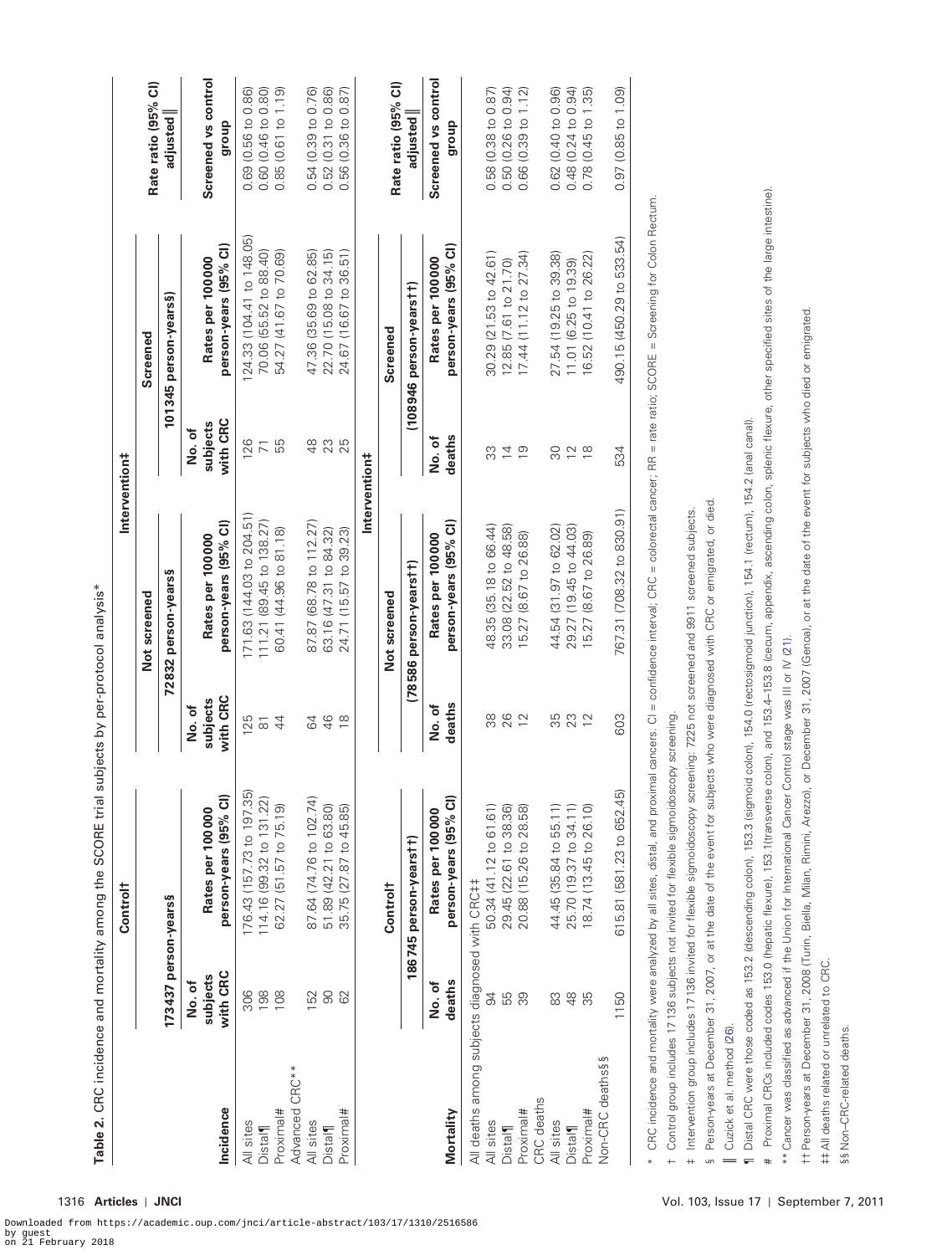|                           |                                   |                          |                                                                                                                                                                                                                                                     |                               |                           | Intention-to-treat analysis                            |                                                        |                                          |                                                       |                                            |
|---------------------------|-----------------------------------|--------------------------|-----------------------------------------------------------------------------------------------------------------------------------------------------------------------------------------------------------------------------------------------------|-------------------------------|---------------------------|--------------------------------------------------------|--------------------------------------------------------|------------------------------------------|-------------------------------------------------------|--------------------------------------------|
|                           |                                   |                          | Control group <sup>t</sup>                                                                                                                                                                                                                          |                               |                           | Intervention group#                                    |                                                        |                                          |                                                       | Intervention vs<br>control group           |
|                           | with CRC<br>subjects<br>to<br>No. | Person-<br><b>years§</b> | <b>Rate per 100000</b><br>person-years<br>(95% Cl)                                                                                                                                                                                                  | with CRC<br>subjects<br>No.of | Person-<br><b>years</b> § |                                                        |                                                        | person-years (95% CI)<br>Rate per 100000 |                                                       | RR (95% Cl)                                |
| Women<br>Men<br>Sex       | 118<br>188                        | 86734<br>86703           | 216.83 (187.95 to 250.15)<br>136.05 (113.36 to 162.95)                                                                                                                                                                                              | 164<br>$\approx$              | 88 288<br>85889           |                                                        | 190.94 (163.85 to 222.52)                              | 98.54 (79.87 to 121.58)                  |                                                       | 0.72(0.55 to 0.96)<br>0.88 (0.71 to 1.09)  |
| 55-59<br>Age, y<br>> 60   | 149<br>157                        | 98773<br>74664           | 158.95 (135.93 to 185.86)<br>199.56 (169.96 to 234.32)                                                                                                                                                                                              | 120<br>131                    | 97 980<br>76 197          |                                                        | 157.49 (131.69 to 188.34)<br>133.70 (112.66 to 158.67) |                                          |                                                       | 0.84 (0.67 to 1.06)<br>0.79 (0.62 to 1.00) |
|                           |                                   |                          |                                                                                                                                                                                                                                                     |                               |                           | Intervention group#<br>Per-protocol analysis           |                                                        |                                          |                                                       | Screened vs                                |
|                           |                                   |                          | Control groupt                                                                                                                                                                                                                                      |                               |                           | Not screened                                           |                                                        |                                          | Screened                                              | control group                              |
|                           | with CRC<br>subjects<br>No.of     | Person-<br>years§        | person-years (95% CI)<br>Rate per 100 000                                                                                                                                                                                                           | with CRC<br>subjects<br>No.of | Person-<br><b>years</b> § | Rate per 100 000<br>person-years<br>$(95%$ CI)         | with CRC<br>subjects<br>No.of                          | Person-<br>years§                        | Rate per 100 000<br>person-years<br>(95% Cl)          | <b>Adjusted RR</b><br>(95% CI)¶            |
| Women<br>Sex              | 118                               | 86734                    | 136.05 (113.36 to 162.95)                                                                                                                                                                                                                           | $47\,$                        | 40335                     | 116.52 (87.55 to 155.09)                               | $\overline{Q}$                                         | 47953                                    | 83.42 (61.19 to 113.72)                               | 0.55(0.39 to 0.77)                         |
| Men                       | 188                               | 86703                    | 216.83 (187.95 to 250.15)                                                                                                                                                                                                                           | 78                            | 32497                     | 240.02 (192.25 to 299.66)                              | 88                                                     | 53392                                    | 61.07 (130.39 to 198.98)                              | 0.79 (0.60 to 1.06)                        |
| 55-59<br>Age, y<br>> 60   | 149<br>157                        | 98773<br>74664           | 158.95 (135.93 to 185.86)<br>199.56 (169.96 to 234.32)                                                                                                                                                                                              | 88                            | 39762<br>33071            | 163.47 (128.19 to 208.46)<br>181.43 (140.87 to 233.67) | 88                                                     | 58218<br>43126                           | 139.13 (108.02 to 179.18)<br>113.37 (89.06 to 144.30) | 0.73 (0.54 to 0.99)<br>0.65 (0.48 to 0.89) |
|                           |                                   |                          | CRC incidence by all sites. CI = confidence interval; CRC = colorectal cancer; RR = rate ratio.                                                                                                                                                     |                               |                           |                                                        |                                                        |                                          |                                                       |                                            |
| $\ddot{}$<br>$\leftarrow$ |                                   |                          | Intervention group includes 17136 subjects invited for flexible sigmoidoscopy screening: 7225 subjects were not screened and 9911 subjects were screened<br>Control group includes 17136 subjects not invited for flexible sigmoidoscopy screening. |                               |                           |                                                        |                                                        |                                          |                                                       |                                            |
| S                         |                                   |                          | Person-years at December 31, 2007, or at the date of the event for subjects who were diagnosed with CRC or emigrated or died.                                                                                                                       |                               |                           |                                                        |                                                        |                                          |                                                       |                                            |
| $\equiv$                  | Age at randomization.             |                          | Rate ratios were adjusted for noncompliance using the method proposed                                                                                                                                                                               | by Cuzick et al. (26).        |                           |                                                        |                                                        |                                          |                                                       |                                            |
|                           |                                   |                          |                                                                                                                                                                                                                                                     |                               |                           |                                                        |                                                        |                                          |                                                       |                                            |
|                           |                                   |                          |                                                                                                                                                                                                                                                     |                               |                           |                                                        |                                                        |                                          |                                                       |                                            |

<span id="page-7-0"></span>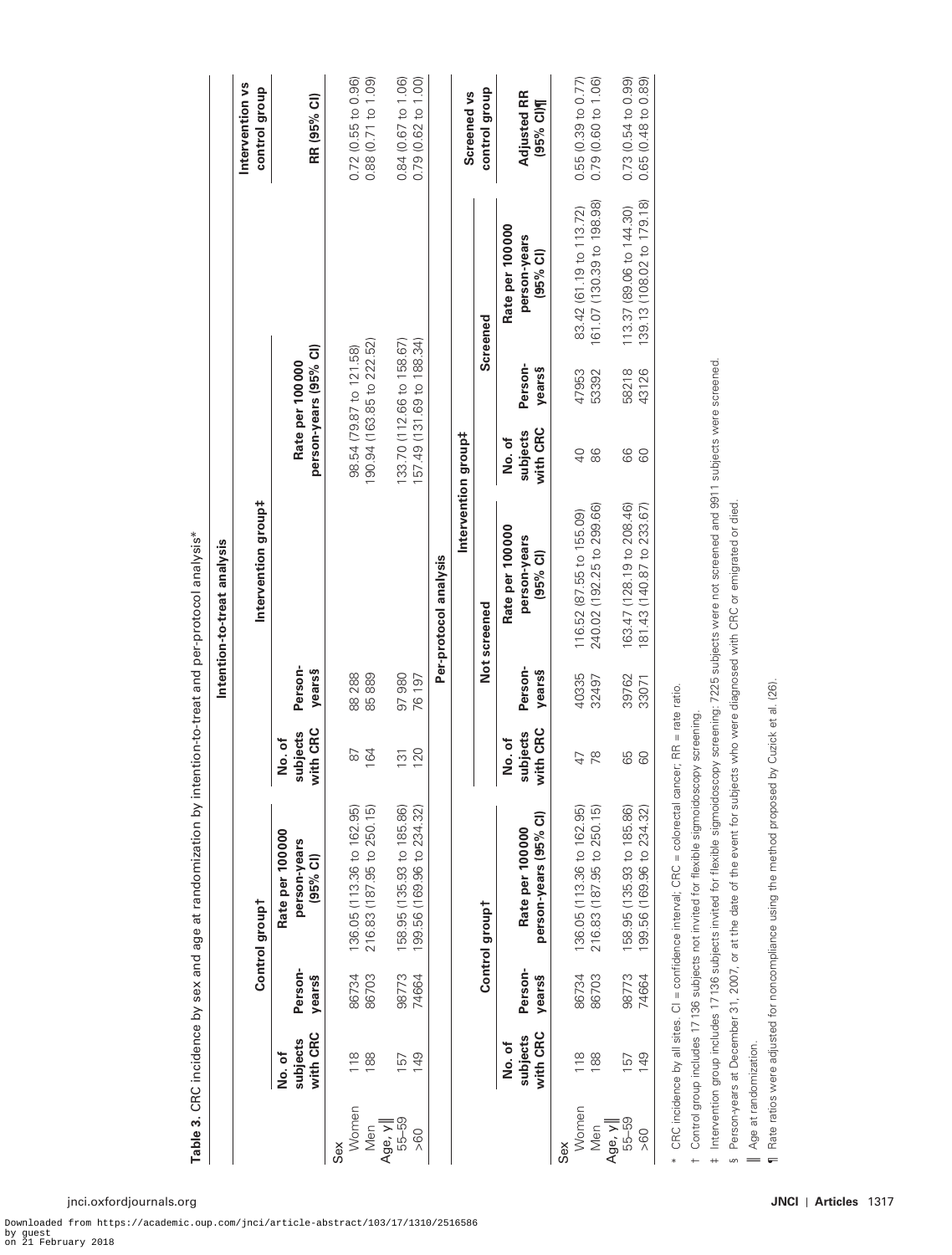



<span id="page-8-0"></span>**Figure 2.** Nelson–Aalen cumulative incidence of colorectal cancer (CRC) and mortality by time from randomization. **A**) In the intentionto-treat analysis, cumulative incidence of CRC at all sites is shown for the control and intervention groups. **B**) In the per-protocol analysis, cumulative incidence of CRC at all sites is shown for the control, screened, and not screened groups. **C**) In the intention-to-treat

rates in the intervention and control groups were 34.66 and 44.45, respectively, per 100000 person-years.

In the intervention group as a whole, total CRC mortality was reduced by 22% (RR = 0.78, 95% CI = 0.56 to 1.08) and distal CRC mortality was reduced by 27% (RR =  $0.73$ , 95% CI =  $0.47$  to 1.12) compared with the control group [\(Table 1](#page-5-0)). All-cause mortality (combining CRC and non-CRC-related deaths) tended to be lower among subjects diagnosed with CRC in the intervention group  $(RR = 0.75, 95\% \text{ CI} = 0.55 \text{ to } 1.02)$  compared with CRCs in the control group [\(Table 1,](#page-5-0) and [Figure 2, C](#page-8-0)). After adjusting for noncompliance [\(26](#page-12-15)) in the per-protocol analysis, total mortality and mortality from distal CRC among the screened subjects were reduced by 38% (RR = 0.62, 95% CI = 0.40 to 0.96) and 52% (RR = 0.48, 95% CI = 0.24 to 0.94), respectively, compared with the control group [\(Table 2](#page-6-0), and [Figure 2, D\)](#page-8-0).

## **Discussion**

This follow-up study confirmed in the SCORE trial participants that a single sigmoidoscopy screening between the ages 55 and 64 years can confer a substantial and long-lasting protective effect. Overall, in the per-protocol analysis, CRC incidence was reduced by 31% among those who underwent screening and by 40% when

analysis, cumulative mortality of CRC at all sites is shown for the control and intervention groups. **D**) In the per-protocol analysis, cumulative mortality of CRC at all sites is shown for the control, screened, and not screened groups. The cumulative incidence and mortality were estimated with the Nelson–Aalen cumulative hazard function.

considering incidence in the distal colon only (rectum, sigmoid, and descending colon). The incidence reduction was larger for advanced CRC cases, which was reduced by 46% among screened subjects compared with the control group. In per-protocol analysis, 10 years after the screening examination, the cumulative incidence of CRC following a negative flexible sigmoidoscopy remained 59% lower than in the control group. The observed effects of screening on CRC incidence were statistically significant also in the intention-to-treat analysis. In per-protocol analysis, CRC mortality was statistically significantly reduced by 38% among screened subjects compared with the control group, although a statistically significant reduction in CRC mortality was not yet observed in the intention-to-treat analysis.

Non–CRC-related mortality in the intervention group showed a slight (2%) although not statistically significant reduction in the intention-to-treat analysis, whereas mortality was statistically significantly reduced among screen subjects diagnosed with CRC compared with CRC subjects in the control group, in the per-protocol analysis. These findings indicate that flexible sigmoidoscopy screening is not associated with serious side effects.

Our findings are consistent with the observed reduction of total CRC incidence by 33% and distal CRC incidence by 50% among people screened in the UK Flexible Sigmoidoscopy Screening Trial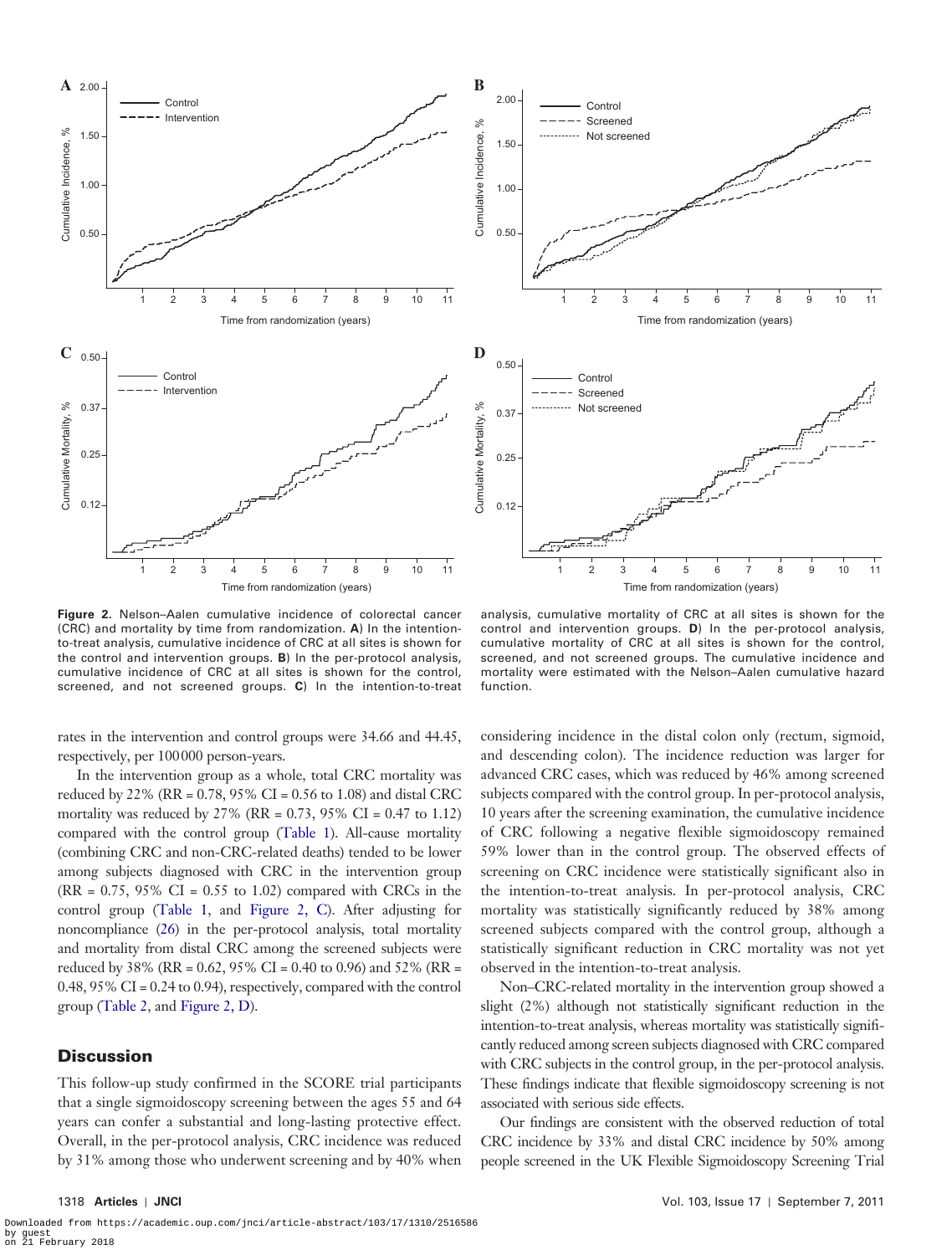



<span id="page-9-0"></span>**Figure 3.** Nelson–Aalen cumulative incidence of colorectal cancer (CRC) by time from randomization. **A**) In the intention-to-treat analysis, cumulative incidence of distal CRC is shown for the control and intervention groups. **B**) In the per-protocol analysis, cumulative incidence of distal CRC is shown for the control, screened, and not screened groups. **C**) In the intention-to-treat analysis, cumulative incidence of proximal CRC is shown for the control and intervention groups. **D**) In the per-protocol

([13\)](#page-12-2). The lower participation rate (58% vs 71%) and the shorter duration of the incidence follow-up (10.5 vs 11.2 years) largely explain the observed differences in the estimates of screening effect in the intention-to-treat analysis, with a lower reduction of overall (18% vs 23%) and distal (24% vs 36%) CRC incidence in the SCORE trial vs the UK trial [\(13](#page-12-2)). Similar to the UK trial, the difference in the cumulative incidence between intervention and control groups in the SCORE trial shows a trend toward an increase with time, which is still apparent at the end of the 10.5 years follow-up period. This suggests that the overall effect of screening is not yet fully observed after 10 years.

analysis, cumulative incidence of proximal CRC is shown for the control, screened, and not screened groups. **E**) In the intention-to-treat analysis, cumulative incidence of advanced CRC is shown for the control and intervention groups. **F**) In the per-protocol analysis, cumulative incidence of advanced CRC is shown for the control, screened, and not screened groups. The cumulative incidence was estimated with the Nelson–Aalen cumulative hazard function.

As in other published trials [\(13](#page-12-2),[14](#page-12-4)), CRC incidence in our study is much higher in the intervention group in the initial period of follow-up because of detection of a high number of prevalent CRCs at screening. The higher detection rate (0.54%) at screening in our trial compared with the UK trial (0.35%) may explain, in part, why the incidence reduction started to become apparent slightly later in the SCORE trial, where the cumulative incidence curves of the intervention and control groups crossed approximately 12 months later. The observed reduction of CRC mortality among screened subjects was just

#### jnci.oxfordjournals.org **JNCI** | **Articles** 1319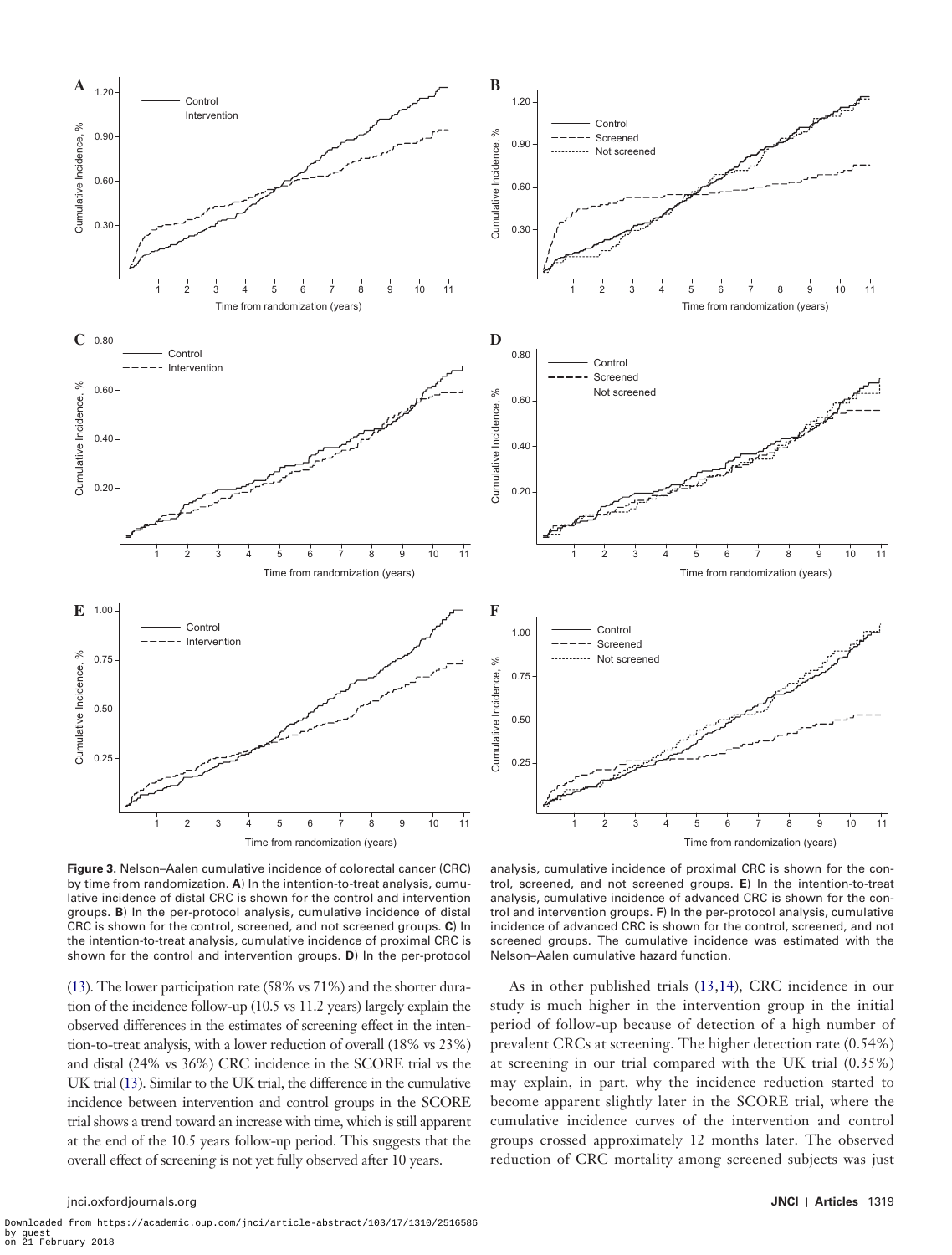<span id="page-10-0"></span>

|  |  | <b>Table 4.</b> Nelson-Aalen cumulative hazard ratios for interval cancers in screened subjects after randomization* |
|--|--|----------------------------------------------------------------------------------------------------------------------|
|--|--|----------------------------------------------------------------------------------------------------------------------|

|                            |                            | Interval cancers at all sites | Interval cancers at distal colon‡ |                         |  |
|----------------------------|----------------------------|-------------------------------|-----------------------------------|-------------------------|--|
| <b>Years from</b>          | <b>Screened vs control</b> | Not screened vs control       | Screened vs control               | Not screened vs control |  |
| randomization <sup>†</sup> | <b>HR (95%CI)</b>          | <b>HR (95%CI)</b>             | <b>HR (95%CI)</b>                 | HR (95% CI)             |  |
| All subjects§              |                            |                               |                                   |                         |  |
| 2                          | $0.26$ (0.13 to 0.52)      | $0.71$ (0.42 to 1.21)         | $0.14$ (0.04 to 0.44)             | $0.68$ (0.35 to 1.34)   |  |
| 4                          | $0.31$ (0.19 to 0.50)      | 0.94 (0.65 to 1.34)           | $0.13$ (0.05 to 0.31)             | 1.00 (0.64 to 1.55)     |  |
| 6                          | $0.32$ (0.22 to 0.47)      | 0.98 (0.74 to 1.30)           | $0.12$ (0.06 to 0.25)             | 1.05 (0.75 to 1.47)     |  |
| 8                          | $0.39$ (0.28 to 0.52)      | 1.01 (0.79 to 1.28)           | $0.16$ (0.10 to 0.28)             | 1.03 (0.77 to 1.38)     |  |
| 10                         | $0.41$ (0.32 to 0.54)      | $0.97$ (0.78 to 1.20)         | $0.21(0.13 \text{ to } 0.32)$     | $0.96$ (0.73 to 1.25)   |  |
| Men∥                       |                            |                               |                                   |                         |  |
| 2                          | $0.26$ (0.11 to 0.62)      | $0.60$ (0.28 to 1.28)         | $0.15(0.04 \text{ to } 0.65)$     | $0.69$ (0.28 to 1.71)   |  |
| 4                          | 0.32 (0.17 to 0.58)        | 1.21 (0.77 to 1.88)           | $0.17$ (0.06 to 0.47)             | 1.44 (0.86 to 2.41)     |  |
| 6                          | $0.30$ (0.18 to 0.49)      | 1.11 (0.78 to 1.59)           | $0.16$ (0.08 to 0.36)             | 1.27 (0.85 to 1.91)     |  |
| 8                          | $0.41$ (0.28 to 0.59)      | 1.21 (0.90 to 1.63)           | $0.21$ (0.11 to 0.38)             | 1.28 (0.91 to 1.82)     |  |
| 10                         | $0.39(0.28)$ to $0.55$ )   | 1.06 (0.81 to 1.40)           | $0.21(0.12$ to $0.35)$            | 1.21 (0.88 to 1.67)     |  |
| Women¶                     |                            |                               |                                   |                         |  |
| 2                          | $0.24$ (0.07 to 0.80)      | 0.90 (0.43 to 1.87)           | $0.11$ (0.01 to 0.84)             | $0.72$ (0.26 to 1.99)   |  |
| 4                          | $0.30$ (0.13 to 0.67)      | $0.66$ (0.35 to 1.23)         | $0.06$ (0.01 to 0.48)             | $0.48$ (0.20 to 1.17)   |  |
| 6                          | $0.35$ (0.19 to 0.64)      | 0.87 (0.55 to 1.38)           | $0.04$ (0.01 to 0.31)             | 0.79 (0.43 to 1.45)     |  |
| 8                          | $0.33$ (0.19 to 0.56)      | $0.82$ (0.55 to 1.22)         | $0.06$ (0.01 to 0.24)             | $0.75$ (0.44 to 1.26)   |  |
| 10                         | $0.44$ (0.29 to 0.67)      | 0.90 (0.64 to 1.26)           | $0.20$ (0.09 to 0.44)             | 0.65 (0.40 to 1.07)     |  |

\* Interval cancers were analyzed for all sites and distal colorectal cancers. CI = confidence interval; HR = Nelson–Aalen cumulative hazard ratio.

† Years of follow-up from randomization for all subjects, men, and women.

‡ Distal colorectal cancers were those coded as 153.2 (descending colon), 153.3 (sigmoid colon), 154.0 (rectosigmoid junction), 154.1 (rectum), 154.2 (anal canal). § 34272 subjects (17136 subjects in the control group; 7225 not screened and 9911 screened subjects).

|| 17221 men (8654 men in the control group; 3298 not screened and 5269 screened men)

¶ 17051 women (8482 women in the control group; 3927 not screened and 4642 screened women).

slightly lower in the SCORE trial (38%) than in the UK trial (43%) ([13\)](#page-12-2).

The protocol adopted in our study was similar to the protocol ([27\)](#page-12-16) adopted in the UK trial. The main difference in the two trials was the criteria for colonoscopy referral. Whereas in the UK trial, only subjects with large distal polyps (≥10 mm) or with smaller advanced adenomas (<10 mm) were referred for total colonoscopy, in the SCORE trial, total colonoscopy referral was indicated for subjects with small advanced adenomas  $(\leq 5$  mm) and for all subjects with any distal polyp larger than 5 mm to increase the sensitivity of screening for advanced proximal neoplasia. If the same criteria for high-risk distal lesions had been adopted in Italy as in the United Kingdom, only 4.9% of people screened would have been referred for colonoscopy, instead of 8.4%. It is possible that the higher colonoscopy rate was responsible for the larger reduction of proximal CRC incidence in the SCORE trial (15%) compared with the UK trial (3%). However, consistent with other studies [\(28–](#page-12-17)[30\)](#page-12-18), an analysis conducted in the context of our trial showed that the prevalence of advanced proximal lesions was 1.9% among people harboring only 6–9 mm distal polyps as compared with 9.9% among patients with high-risk distal polyps according to the criteria adopted in the UK trial [\(31\)](#page-12-19). Therefore, lower referral threshold is not efficient in identifying subjects at high risk for proximal neoplasia.

The participation rate for total colonoscopy assessment was 93% in the SCORE trial (775 of the 832 subjects referred to total colonoscopy), and the average completion rate of total colonoscopy was 76% (587 of 775 subjects). A complete examination of the colon could be achieved in 87% of people undergoing total colonoscopy, because of the 188 subjects with incomplete colonoscopy, 76 subjects

underwent a double-contrast barium enema and 14 subjects had a complete examination when they repeated the colonoscopy. No additional neoplasia was detected in these subjects. However, we cannot exclude the fact that advanced adenomas may have been missed in the proximal colonic segments, thus reducing the potential for a preventive effect.

In the SCORE trial, we used a broader definition of distal colon than in the other published trials [\(13](#page-12-2)[,14](#page-12-4)) by including the descending colon together with the rectum and sigmoid. Indeed, about 8% of all advanced neoplasms (including 4 of 48 CRCs) detected by the flexible sigmoidoscopy screening were located in the descending colon, probably as a result of the use of 140 cm flexible scope in five of the six centers. Because we observed a similar reduction of CRC incidence in the descending colon as in the rectum and sigmoid, the screening effect on proximal incidence would be amplified when including the descending among the proximal colonic segments.

One of the limitations of our trial is related to the self-selection of recruited subjects as a result of low proportion of questionnaire responders (23.9%), because volunteers may show a different risk profile compared with the source population. Indeed, a 46% lower CRC mortality rate was observed among the control subjects compared with the source population (data not shown). This lower mortality rate in the control subjects reduced the power of our study. Given the self-selection of the recruited subjects, a statistically significant difference in mortality of 25% between the control and intervention groups will not be detectable before 14 years of follow-up. The self-selection was confirmed by comparing the source population in Turin and Genoa with subjects recruited in the trial. The proportion of people with high school or university degree was 50%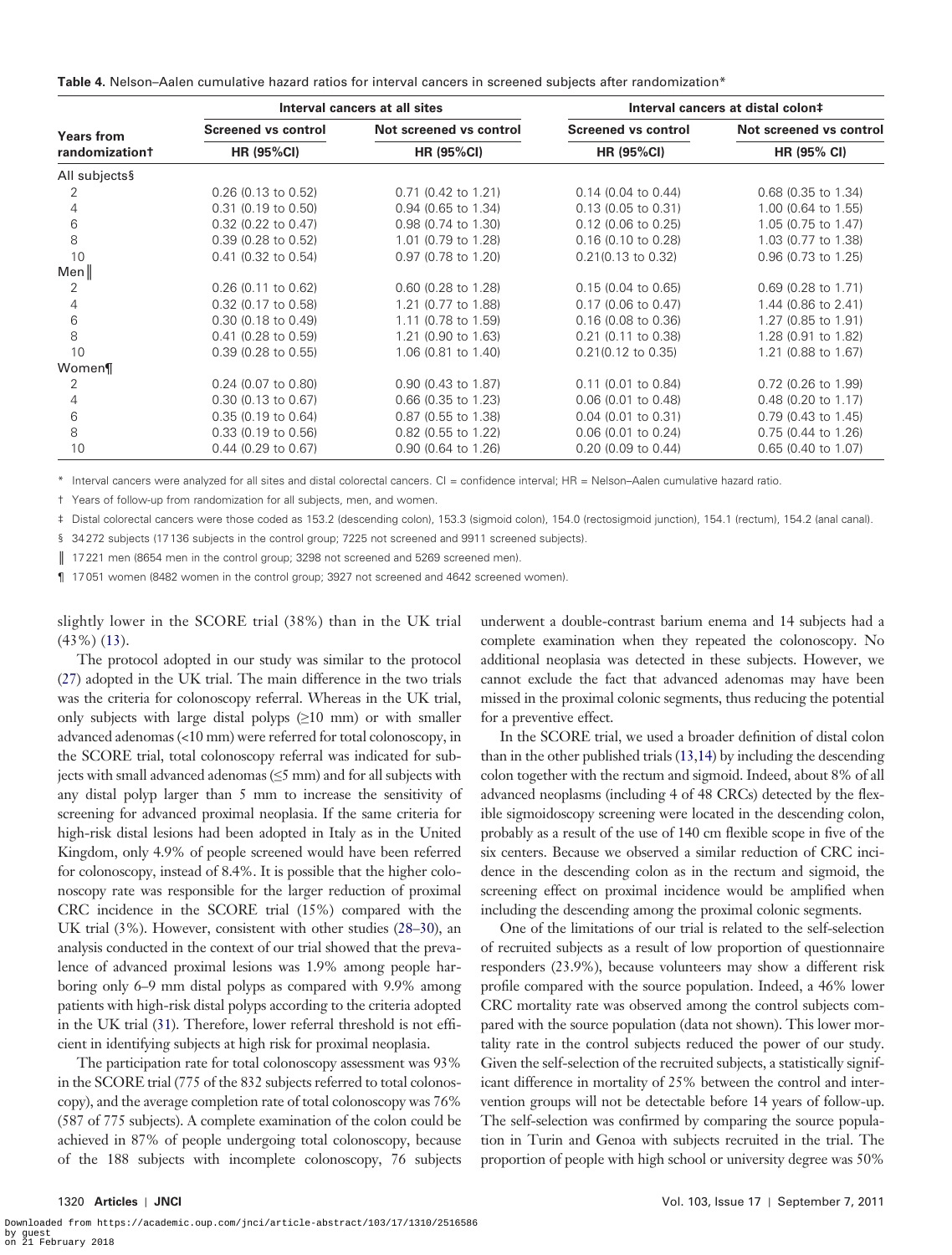than in the target population sample (154374 subjects who were mailed the interest-in-screening questionnaire), with a parallel 35% decrease in the proportion of those with primary school degree only (data not shown). Previous studies [\(32](#page-12-20)) already showed that CRC mortality is lower among the better educated, likely as a result of a reduced diagnostic delay and of a more favorable stage distribution of CRCs. Another limitation of the trial is related to the two-stage recruitment procedure aiming to increase the power of the study in assessing screening efficacy. The self-selection process associated with the low response rate to the interest-in-screening questionnaire would reduce the generalizability of results. Nevertheless, it was not as important with respect to CRC risk as it was for mortality. The cumulative CRC incidence in the control group was approximately the same as expected (306 CRCs observed vs 316 CRCs expected), based on age-, sex-, and calendar period–specific incidence rates. This would suggest that the observed effect of screening on CRC incidence might be generalizable to the source population. An additional limitation of the study is the implementation of populationbased screening programs for CRC using immunochemical FOBT ([33\)](#page-12-21) in the areas covered by five of the six study centers between 2004 and 2006, whereas no program was ongoing in Genoa as of December 31, 2008. The implementation of the FOBT screening programs was generally gradual, and people recruited in this trial were invited in the late roll-out period, not earlier than 2006. We could link the study database with the regional screening database in four of those five centers: 12 (nine UICC stage I or II) of the 331 CRCs diagnosed among people recruited in the trial in these four centers were detected at screening (four CRCs in the intervention group and eight CRCs in the control group). Excluding these CRCs from the analysis, assuming that they may not have been diagnosed in the absence of screening did not change our results. Assuming a similar coverage in the remaining center as in the other four, we could expect that three to four of the 98 CRCs diagnosed in that center may have been detected at screening. In our analysis, we used the underlying causes of deaths assigned by the regional mortality registers covering the study areas. According to the results of the independent verification of the death certificates of people diagnosed with an incident CRC during the follow-up, one further death was attributed to CRC, whereas two other deaths should not have been attributed to CRC. These findings suggest that the classification of the CRC deaths was accurate and consistent across the different mortality registers. As a consequence, the results would not be changed when using the causes reclassified by the independent panel in the mortality analysis. According to a previous report ([34\)](#page-12-22), up to 65% of advanced neoplasms would be missed among women who showed a higher proportion of advanced proximal lesions compared with men, if they were screened with flexible sigmoidoscopy alone. Our findings do not support such hypothesis showing that the protective effect of a single flexible sigmoidoscopy screening is similar in men and women,

higher among subjects enrolled in these two centers (20228 subjects)

at least in the age range of 55–64 years. We did not observe any difference in the protective effect of screening according to age when considering two age groups (55–59 and 60–64 years). Pooled analyses of the UK and SCORE trials may be necessary to assess the hypothesis suggesting that the optimal age for screening may be at around the age of 60 years [\(8\)](#page-11-6).

Existing screening guidelines [\(35](#page-12-23)) recommend a 5-year interval for flexible sigmoidoscopy. The long-lasting reduction of the CRC risk among people with a negative flexible sigmoidoscopy**,** consistent with results of previous observational studies [\(4\)](#page-11-4), would indicate that no substantial increase in the protective effect of screening can be expected by repeating flexible sigmoidoscopy before 10 years. In fact, the substantial risk reduction lasting over 12 years observed in the UK trial together with the observed trend toward an increase of the difference in the cumulative incidence between intervention and control group would suggest that flexible sigmoidoscopy screening may not need to be repeated.

In conclusion**,** our results confirm that flexible sigmoidoscopy screening offered just once represents a safe and effective method for CRC screening and ensures a long-lasting reduction of CRC risk. A longer follow-up is needed to fully assess the impact on mortality and to estimate the duration of the protective effect.

## APPENDIX

The six contributing centers and members of the SCORE Working Group are the following:

Arezzo: A. Carnevali, Pathology Unit, San Donato Hospital, Azienda Unità Sanitaria Locale 8 Arezzo; A. Agnolucci and P. Ceccatelli, Endoscopy Unit, San Donato Hospital, Azienda Unità Sanitaria Locale 8 Arezzo; F. Mirri, Screening Unit, Valdarno Hospital.

Biella: A. Azzoni, Gastroenterology Unit, Infermi Hospital, Azienda Sanitaria Locale Biella; M. Giudici, Pathology Unit, Infermi Hospital, Azienda Sanitaria Locale Biella; G. Genta and A. Marutti, Edo Tempia Foundation.

Genoa: A. Guelfi, Screening Unit, National Cancer Institute, Genoa; B. Gatteschi, Unit of Pathology, National Cancer Institute, Genoa.

Milan: C. Zocchetti, Regional Health Authority, Regione Lombardia; M. Autelitano, Epidemiology Unit, Azienda Sanitaria Locale Città di Milano; G. Fiori, Endoscopy Unit, European Institutre of Oncology.

Rimini: G. Fabbretti, Pathology Unit, Infermi Hospital, Azienda Unità Sanitaria Locale Rimini; S. Gasperoni, Gastroenterology Unit, Santa Maria delle Croci Hospital, Ravenna.

Turin: A. Bertone, M. Pennazio and M. Spandre, Gastroenterology Unit, San Giovanni Antica Sede Hospital, Azienda Ospedaliera Universitaria San Giovanni Battista; S. Patriarca and S. Rosso, Piedmont Cancer Registry and CPO Piemonte; D. Brunetti, CPO Piemonte; M. Demaria, Agenzia Regionale Protezione Ambientale Piemonte.

#### <span id="page-11-0"></span>**References**

- 1. Hewitson P, Glasziou P, Watson E, Towler B, Irwig L. Cochrane systematic review of colorectal cancer screening using the fecal occult blood test (hemoccult): an update. *Am J Gastroenterol.* 2008;103(6):1541–1549.
- <span id="page-11-1"></span>2. Mandel JS, Church TR, Bond JH, et al. The effect of fecal occult-blood screening on the incidence of colorectal cancer. *N Engl I Med.* 2000;343(22): 1603–1607.
- <span id="page-11-2"></span>3. Atkin WS, Morson BC, Cuzick J. Long-term risk of colorectal cancer after excision of rectosigmoid adenomas. *N Engl J Med.* 1992;326(10): 658–662.
- <span id="page-11-4"></span>4. Selby JV, Friedman GD, Quesenberry CP Jr, Weiss NS. A case-control study of screening sigmoidoscopy and mortality from colorectal cancer. *N Engl J Med.* 1992;326(10):653–657.
- 5. Muller AD, Sonnenberg A. Prevention of colorectal cancer by flexible endoscopy and polypectomy. A case-control study of 32,702 veterans. *Ann Intern Med.* 1995;123(12):904–910.
- <span id="page-11-3"></span>6. Kavanagh AM, Giovannucci EL, Fuchs CS, Colditz GA. Screening endoscopy and risk of colorectal cancer in United States men. *Cancer Causes Control.* 1998;9(4):455–462.
- <span id="page-11-5"></span>7. Curado MP, Edwards B, Shin HR, et al. *Cancer Incidence in Five Continents.*  Vol. IX: IARC Scientific Publications 160. Lyon, France: IARC; 2007.
- <span id="page-11-6"></span>8. Atkin WS, Cuzick J, Northover JM, Whynes DK. Prevention of colorectal cancer by once-only sigmoidoscopy. *Lancet.* 1993;341(8847):736–740.

#### jnci.oxfordjournals.org **JNCI** | **Articles** 1321